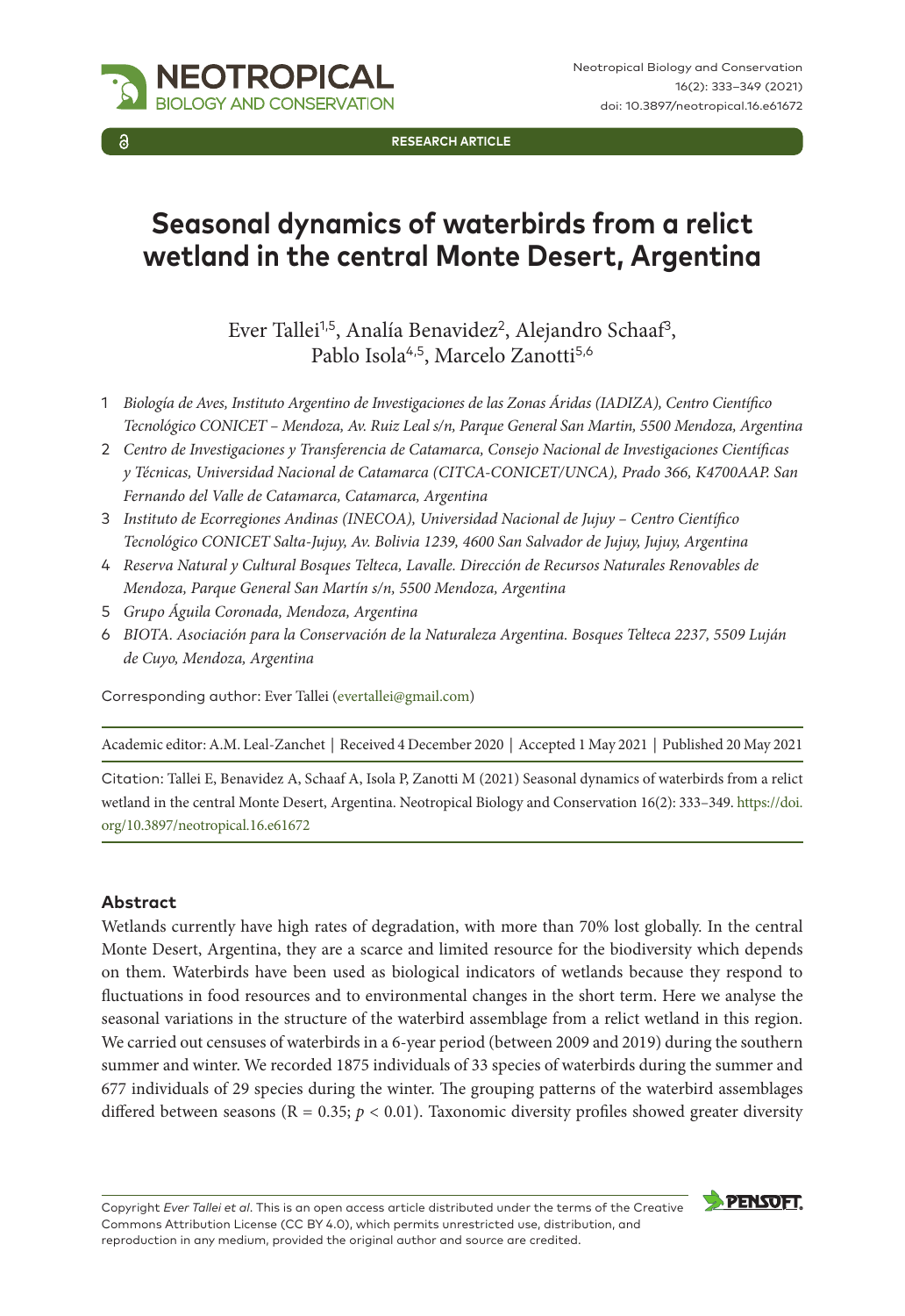for all indexes (ID) during the summer. The guild of invertivorous and omnivorous waders had a greater abundance of individuals during the summer  $(p < 0.05)$  and, together with the surface-feeding herbivores, contributed to the 87% of the dissimilarity of the assemblages between seasons. *Phoenicopterus chilensis* was the only species registered as threatened with national and international extinction. Relict wetlands, such as Laguna del Viborón, still have attributes of community diversity and represent the last refuges for waterbirds of the central Monte Desert. The information gathered in this study will contribute to the guidelines for integrated management plans and monitoring programmes for the conservation of the wetland and its biodiversity.

#### **Keywords**

Argentina, biodiversity conservation, guilds, Laguna del Viborón, non-passerines, seasonality

## **Introduction**

In arid and semi-arid areas, the scarcity and variability of the water resources condition the settlement and development of aquatic organisms (Castañeda et al. 2005). Therefore, the wetlands of these areas are highly variable ecosystems with a great diversity of organisms in an environmental matrix of less diversity (Sabo et al. 2005; Minckley et al. 2013). These environments are significant in the hydrological and ecological processes taking place within them, such as water storage, nutrient cycling and retention, climate regulation and refuge for biodiversity (Bezabih and Mosissa 2017; Serran et al. 2018). Wetlands are estimated to provide 40% of the ecosystem goods and services of all ecosystems worldwide (Costanza et al. 1997). Despite their ecological and socioeconomic importance, wetlands have been significantly declining in size and quality globally (Bolpagni and Piotti 2016; Young et al. 2016).

Agriculture is the world's largest user of freshwater and the main factor in degradation of surface and groundwater resources (Baigún et al. 2008). Changes in land use by agriculture degrade habitat quality and influence the hydrological cycle of wetlands physically and chemically (Asselen et al. 2013; Sica et al. 2016). Thus, there are changes in the species composition, abundance and distribution, resulting in changes in the community structure (Rayfield et al. 2009; Hagen et al. 2012). In the central Monte Desert of Argentina, the development of irrigated agriculture produced loss and degradation of wetlands (Prieto et al. 2008; Benzaquen et al. 2017). This is mainly due to the use of water for oases (i.e. areas cultivated by artificial irrigation) and the weather conditions which increase the water deficit in the Central Andes (Masiokas et al. 2019). Although the total loss rate of the wetlands in this region is unknown (Benzaquen et al. 2017), it was found that for the Ramsar site named Lagunas de Guanacache, Desaguadero, y del Bebedero, there was a loss of 80% of the coverage in the last 30 years at a rate of -5.9 km<sup>2</sup>/year (Abrahan 2019).

Waterbirds include several species which have a strong influence on the structure and dynamics of wetlands (Andrade et al. 2018; Michel et al. 2020). This group plays a key role in controlling the populations of the lower trophic levels, influencing the energy flow and the nutrient cycling (de Arruda Almeida et al. 2019). Birds are the group of vertebrates in which the greatest spatial movements of species and individuals take place (Wiens 1989). The high mobility of birds allows them to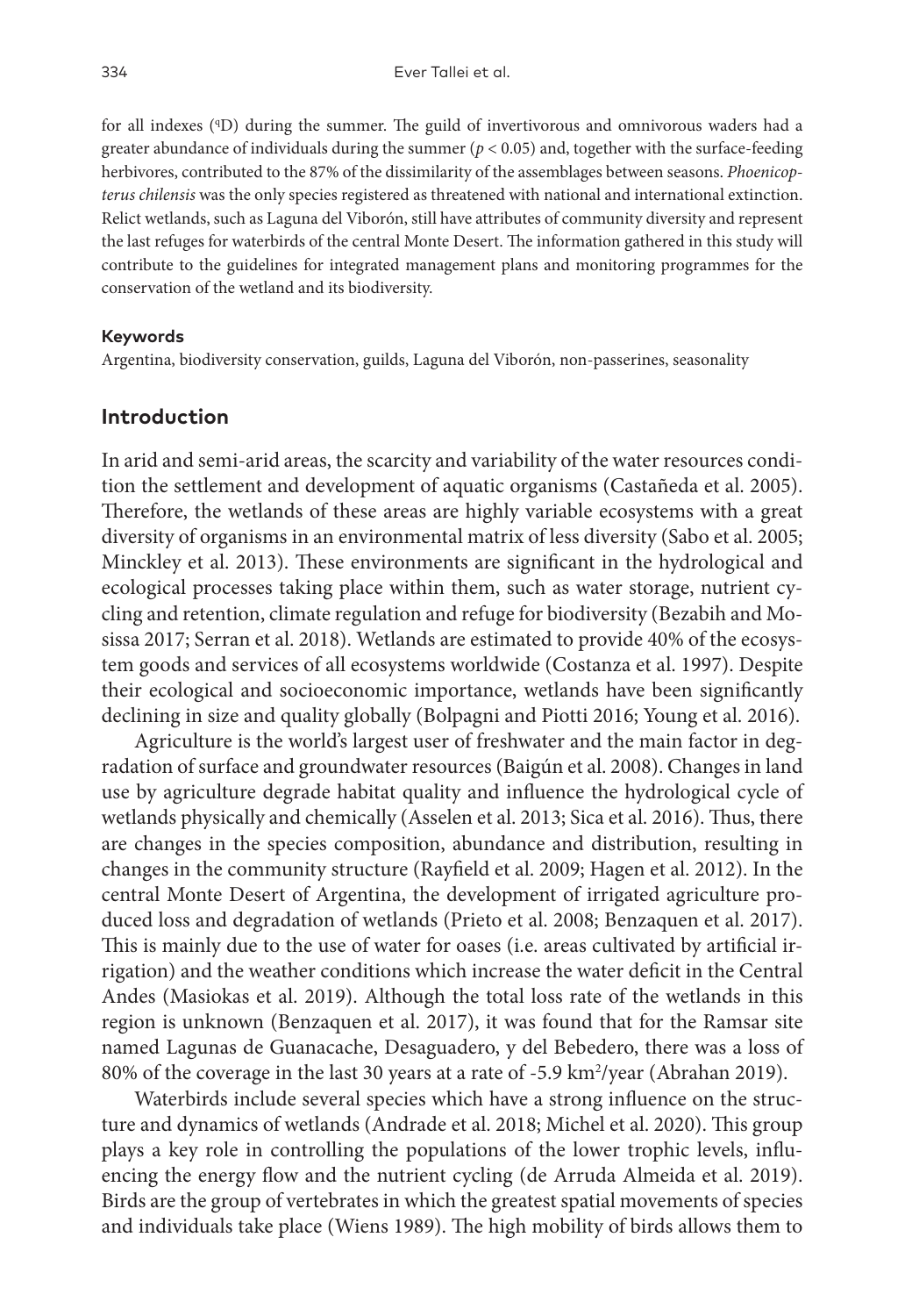respond quickly to environmental fluctuations, such as those associated with annual cycles (Rubenstein and Hobson 2004; Jahn et al. 2020). Therefore, they maintain connectivity amongst wetlands by using watercourses as biological corridors for their movements and dispersal (Naiman et al. 1993). The structure of bird assemblages is directly associated with spatial and temporal variations in the availability, abundance and diversity of food resources (Marateo and Arturi 2013). Moreover, at a local scale, it depends on the habitat characteristics (e.g. wetland size and depth, vegetation heterogeneity and structure) and the availability of sites for resting or reproduction (Ma et al. 2010). In this way, each type of wetland can be described in terms of its characteristic avifauna and its composition will depend largely on the environmental attributes of the site. Despite their importance to the ecosystem, waterbird populations have been declining globally in relation to the degradation of wetlands (Kingsford et al. 2017; Amano et al. 2018).

Taking into account the value of wetlands for arid areas and the current high degradation rate (Minckley et al. 2013), there are scarce studies on the seasonal dynamics of waterbirds in the central Monte Desert (Contreras and Fernández 1980; Blendinger and Alvarez 2002). Bird species are used in conservation programmes under the assumption that the responses of individual species may represent the response of other taxa within the community, such as those belonging to lower trophic levels (e.g. invertebrates and fish; Vanni et al. 1990; Caro and O'Doherty 1999; Ikin et al. 2016). Bird species can respond independently to environmental variation and the presence or absence of one of them can show specific ecological characteristics of the habitat (Canterbury et al. 2000). The aim of this study is to analyse the structure of the waterbird assemblage of the wetland Laguna del Viborón, Argentina, during two seasons (summer and winter). Thus, we determined the assemblage of waterbirds, based on the species and guild diversity according to their diet and foraging behaviour. Nowadays, it is essential to quantify diversity in order to develop integrated management plans and make decisions in favour of the conservation of waterbirds and their habitats (Ma et al. 2010; Moreno et al. 2018).

### **Methods**

#### **Study area**

The research was carried out in Laguna del Viborón, Mendoza, Argentina (32°53'18"S, 68°36'44"W). This site is part of the wetland system of the Leyes-Tulumaya streams (Rubio 2018). The Lake has a maximum surface area of 38 ha during the austral summer season and it shows variations throughout the year, mainly during the periods of water deficit (winter). It has an arid to semi-arid climate, with an average temperature of 25.4 °C in summer and 7.2 °C in winter and an average annual temperature of 16 °C (Rubio 2018). The average annual rainfall is 250 mm, concentrated in the summer. The hydrophilic vegetation is made up of cattails (*Typha dominguensis*), Southern Bulrush (*Schoenoplectus californicus*, *Juncus*  spp.), Common Reed (*Phragmites australis*) and Pampas Grass (*Cortaderia spp*.) (Benzaquen et al.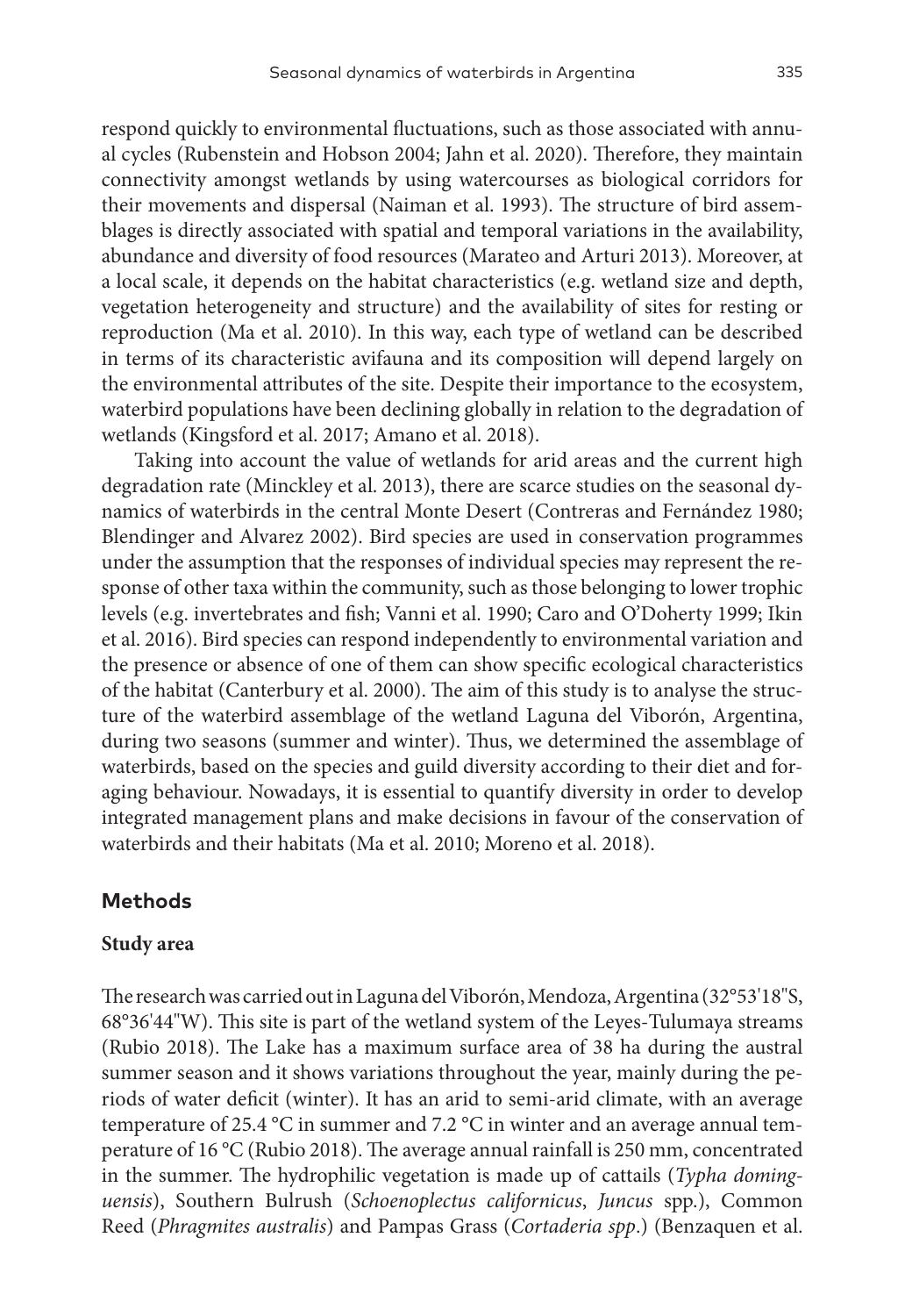2017). The surrounding vegetation consists of shrub plants, xerophytes and halophytes, with plant associations characterised mainly by *Cyclolepis genistoides*, Seepweeds (*Suaeda divaricata*), *Allenrolfea vaginata* and Saltbush plants (*Atriplex* spp.) (Burkart et al. 1999).

The current complex of wetlands of the Leyes-Tulumaya system is one of the last relicts of the great lacustrine extensions of the central Mont Desert (Rubio 2018). This area was known as the Ciénaga del Bermejo in the eighteenth century and it was drained after the construction of channels and drainage in order to prepare the lands for agricultural production (Prieto et al. 2008). Nowadays, few wetlands make up the Leyes-Tulumaya system (Prieto and Rojas 2012). Water fluctuations of this system are subject to the hydrological cycle of the Central Andes and to the use of water in the agricultural areas of the northern oasis of Mendoza. Moreover, it receives water surplus from the rain run-off of the urban area, as well as from industrial and agricultural wastewater. The Leyes-Tulumaya system is an area with a high anthropogenic impact and does not have any environmental protection laws (Rubio 2018).

#### **Bird survey**

The samplings were carried out between 2009 and 2019 during two seasons: summer (February) and winter (July). The censuses were conducted by tracing a linetransect of 1.2 km in length per 100 m strip width. In this way, 12 censuses (6 in each season) were carried out, corresponding to six years (2009–2011 and 2017– 2019). The transects were traversed at a constant minimum speed and were carried out during the morning (between 7 am and 10 am) in order to coincide with the highest peak of bird activity (Bibby et al. 2000). To identify the waterbirds, transects were simultaneously monitored by two observers using binoculars ( $10 \times 50$ ) and the Narosky and Yzurieta (2003) field guide was used. We identified the waterbird species seen or heard (species of the non-passerine order, which are totally or partially dependent on wetlands) and their abundance was recorded.

The species of waterbirds, registered in this study, were classified in guilds according to their foraging behaviour and diet (López de Casenave and Filipello 1995; Echevarria et al. 2014). The conservation status of the species was determined at a global level, using the International Union for Conservation of Nature's Red List of Threatened Species (IUCN 2020) and at a national level, the report of Ministerio de Ambiente y Desarrollo Sustentable y Aves Argentina (MAyDS and AA 2017). The scientific nomenclature of birds follows the classification of the American Ornithological Society (Remsen et al. 2020).

#### **Statistical analysis**

The abundance of each species was expressed as individuals per square kilometre (ind/km2 ). We used a non-metric multidimensional scaling analysis (NMDS) to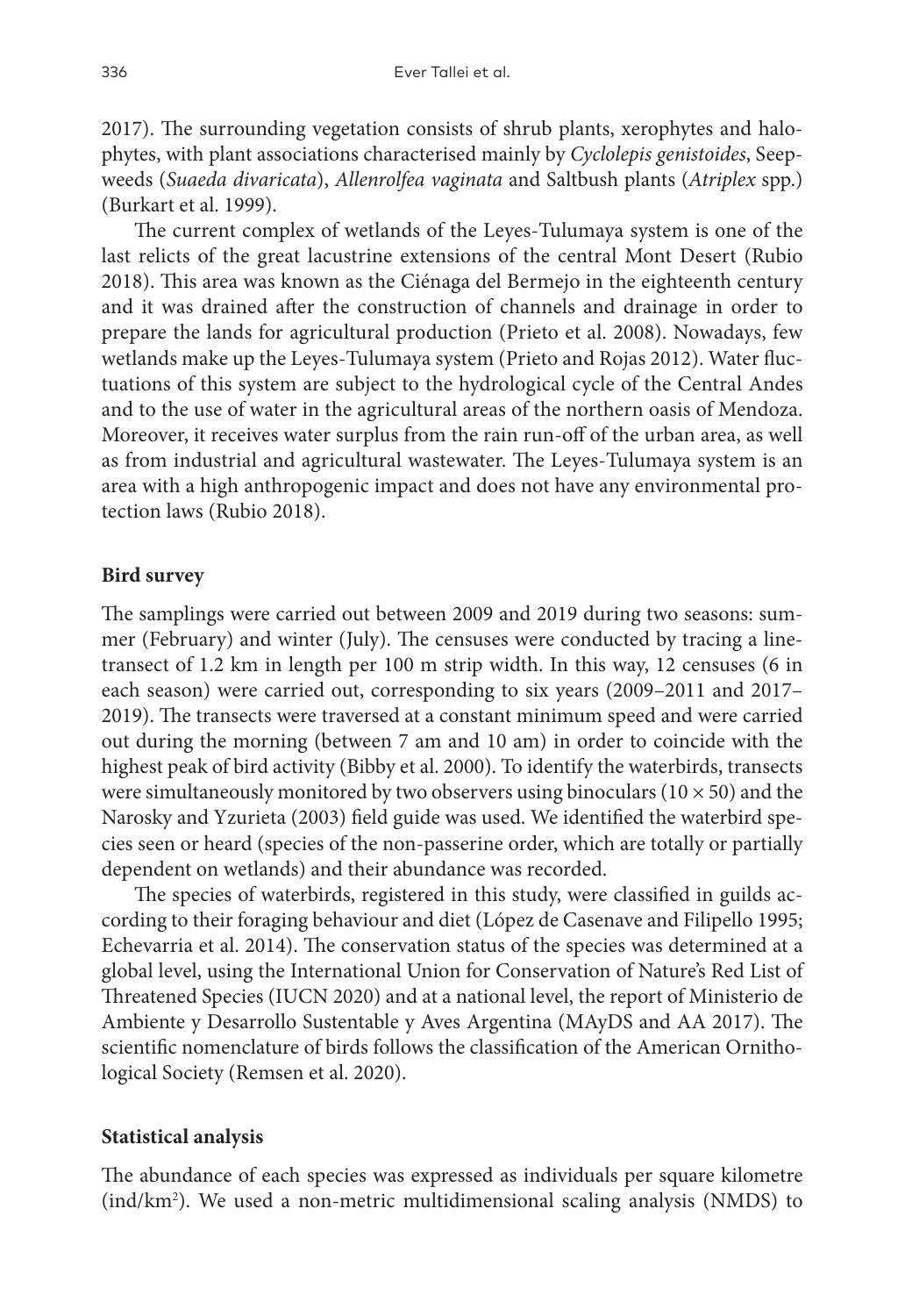define the general differences in the structure and composition of bird assemblages between seasons. Ordinations were carried out using quantitative data (abundance, Bray-Curtis Index). We used an analysis of similarity (ANOSIM) to evaluate significant differences in the community structure between seasons. The statistical significance of the ANOSIM was assessed with a permutation test at a significance level of  $\alpha = 0.05$ . We used a similarity percentage analysis (SIMPER) to determine the contribution made by species and guilds to distinguish differences in the quantitative structure of the community between seasons (Clarke 1993). The Wilcoxon signed-rank test was conducted to determine whether or not there were significant differences in abundance of species and guilds.

To compare the taxonomic diversity between seasons, diversity profiles were obtained using the family of diversity indices proposed by Chao and Jost (2015). This method is based on the statistical estimation of the Hill numbers of any order  $q \ge 0$ . This estimator includes the three most used species diversity profiles ( $qD$ ): species richness (q = 0), Shannon Diversity (q = 1, the exponential of Shannon Entropy) and Simpson Diversity  $(q = 2$ ; the inverse of Simpson Dominance). These diversity estimators are designed to take into account the effect of undetected species in the samples, removing most of the biases associated with the empirical profiles. Estimated values of the order 0, 1 and 2 were analysed (Moreno et al. 2017). The analyses were performed using the *vegan*, *iNEXT* and *ggplot2* packages, for R version 4.0.1 (R Development Core Team 2020).

## **Results**

During the sampling period, we detected a total of 38 species of birds from 11 families and seven orders (see Suppl. material: Table S1). The most representative families in relation to the number of species were Anatidae (37%), Ardeidae (16%), Rallidae (13%) and Podicipedidae (10%). We recorded a total of 1875 individuals of 33 species of waterbirds during the summer and 677 individuals of 29 species during the winter. The waterbird assemblages revealed grouping detections according to the season from axis 1 (Stress =  $0.13$ ; Fig. 1) and they were different in composition and abundance of species (ANOSIM, R = 0.35; *p* < 0.01). *Phoenicopterus chilensis* was the only species registered as nationally threatened (vulnerable; MADyDS and AA 2017) and globally threatened (near threatened; IUCN 2020).

The dissimilarity between both seasons was 73.84% and 13 species of birds contributed to 90% of the existing dissimilarity (Table 1). The bird species which contributed most to the assemblages in percentage were *Plegadis chihi* (20.8%), *Himantopus mexicanus* (20.7%), *Anas flavirostris* (12.5%) and *Fulica armillata* (10.8%). In total, five species of waterbirds increased their abundance significantly during the summer compared to the winter (Table 1): *Himantopus mexicanus* (W= 2.20; *p* < 0.01), *Netta peposaca* (W = 1.58; *p* < 0.05), *Fulica rufifrons* (W =1.99; *p* < 0.01), *Egretta thula* (W = 2.01; *p* < 0.05) and *Butorides striatus*  $(W = 1.58; p < 0.05).$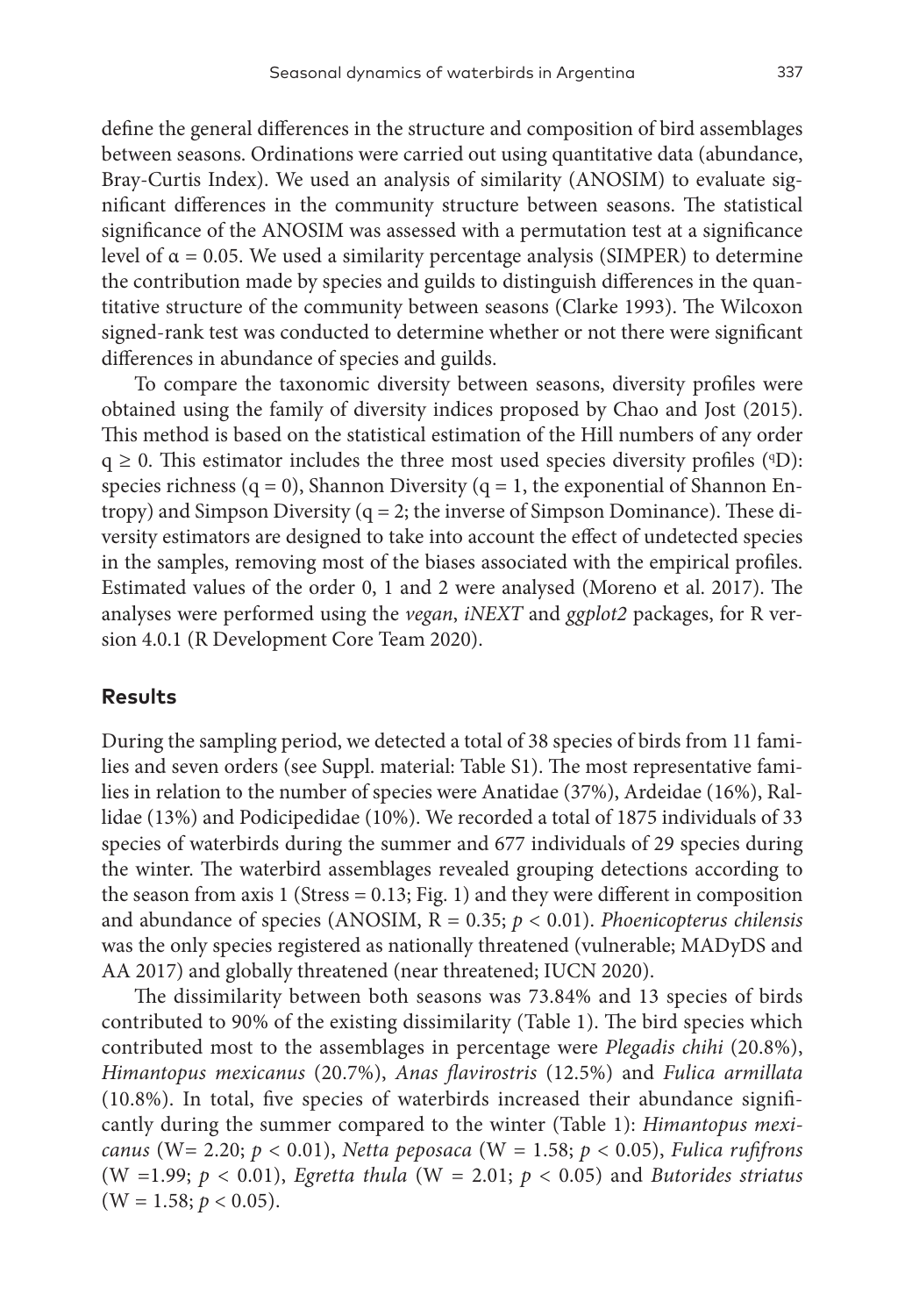**Table 1.** Average abundance of waterbird species (ind/km2 ) and its contribution to the average dissimilarity between seasons (summer and winter) in Laguna del Viborón, Mendoza, Argentina. The species are arranged in descending order according to the percentage contribution of the SIMPER analysis. Diss. = Average dissimilarities; Cont. % = percentage contribution; % acum. = cumulative distribution. \*indicates significant differences between seasons: \*\*  $=p$  < 0.01;  $* = p$  < 0.05 (Wilcoxon signed-rank test).

| Species                    | Average abundance |        | Diss. | Cont. % | % acum. |  |
|----------------------------|-------------------|--------|-------|---------|---------|--|
|                            | Summer            | Winter |       |         |         |  |
| Plegadis chihi             | 498.0             | 41.5   | 15.39 | 20.84   | 20.84   |  |
| Himantopus mexicanus **    | 549.0             | 37.5   | 15.34 | 20.78   | 41.61   |  |
| Anas flavirostris          | 347.0             | 356.0  | 9.25  | 12.53   | 54.14   |  |
| Fulica armillata **        | 345.0             | 93.0   | 8.01  | 10.85   | 64.99   |  |
| Netta peposaca *           | 236.0             | 2.8    | 4.75  | 6.43    | 71.42   |  |
| Anas geórgica              | 140.0             | 104.0  | 4.09  | 5.54    | 76.97   |  |
| Dendrocygna viduata        |                   | 106.0  | 2.22  | 3.00    | 79.97   |  |
| Fulica rufifrons           | 86.8              | 2.8    | 2.20  | 2.99    | 82.95   |  |
| Egretta thula *            | 51.3              | 15.2   | 1.58  | 2.14    | 85.09   |  |
| Cygnus melancoryphus       | 30.5              | 1.3    | 1.49  | 2.02    | 87.11   |  |
| Calidris bairdii           | 45.8              |        | 1.33  | 1.81    | 88.91   |  |
| Ardea alba                 | 21.0              | 15.2   | 0.77  | 1.04    | 89.95   |  |
| Podilymbus podiceps        | 23.2              | 23.7   | 0.72  | 0.97    | 90.92   |  |
| Fulica leucoptera          | 30.0              | 1.3    | 0.71  | 0.96    | 91.88   |  |
| Spatula cyanoptera         | 6.3               | 25.0   | 0.64  | 0.87    | 92.75   |  |
| Butorides striata *        | 18.7              | 1.3    | 0.61  | 0.83    | 93.58   |  |
| Rollandia rolland          | 18.2              | 15.3   | 0.53  | 0.72    | 94.30   |  |
| Phalacrocorax brasiliensis | 10.3              | 8.3    | 0.49  | 0.66    | 94.96   |  |
| Anas bahamensis            | 4.2               | 16.7   | 0.45  | 0.61    | 95.57   |  |
| Podiceps major             | 11.8              | 13.8   | 0.41  | 0.56    | 96.13   |  |
| Pardirallus sanguinolentus | 16.7              | 13.7   | 0.41  | 0.55    | 96.68   |  |
| Vanellus chilensis         | 24.3              | 14.0   | 0.40  | 0.55    | 97.23   |  |
| Coscoroba coscoroba        | 11.8              | 5.5    | 0.39  | 0.53    | 97.76   |  |
| Heteronetta atricapilla    | 11.2              | 2.8    | 0.24  | 0.33    | 98.09   |  |
| Tringa flavipes            | 6.3               |        | 0.23  | 0.31    | 98.40   |  |
| Nycticorax nycticorax      | 6.2               |        | 0.18  | 0.25    | 98.64   |  |
| Dendrocygna autumnalis     |                   | 8.3    | 0.18  | 0.24    | 98.88   |  |
| Spatula versicolor         | 1.3               | 4.2    | 0.13  | 0.18    | 99.06   |  |
| Phoenicopterus chilensis   |                   | 4.2    | 0.13  | 0.17    | 99.23   |  |
| Ardea cocoi                | 1.3               | 2.8    | 0.12  | 0.16    | 99.39   |  |
| Podiceps occipitalis       |                   | 2.8    | 0.10  | 0.14    | 99.53   |  |
| Tringa melanoleuca         | 3.5               |        | 0.08  | 0.11    | 99.64   |  |
| Gallinula galeata          | 2.7               |        | 0.08  | 0.11    | 99.75   |  |
| Ixobrychus involucris      | 2.7               |        | 0.07  | 0.09    | 99.84   |  |
| Chroicocephalus serranus   |                   | 1.3    | 0.04  | 0.06    | 99.90   |  |
| Spatula platalea           | 1.3               |        | 0.04  | 0.05    | 99.95   |  |
| Mareca sibilatrix          | 0.7               |        | 0.02  | 0.02    | 99.98   |  |
| Oxyura vittata             | 0.7               |        | 0.02  | 0.02    | 100.00  |  |

The registered species belonged to a total of eight trophic guilds (Table 2; see Suppl. material: Table S1) and were different in composition and abundance of species between the seasons (ANOSIM,  $R = 0.48$ ;  $p < 0.01$ ). The dissimilarity of the assemblage in relation to the guilds between both seasons was 63.67%. The guild of invertivorous waders (W = 1.99;  $p < 0.05$ ) and omnivorous waders (W = 1.99;  $p < 0.05$ ) had a greater abundance of individuals during the summer (*p* < 0.05) and contributed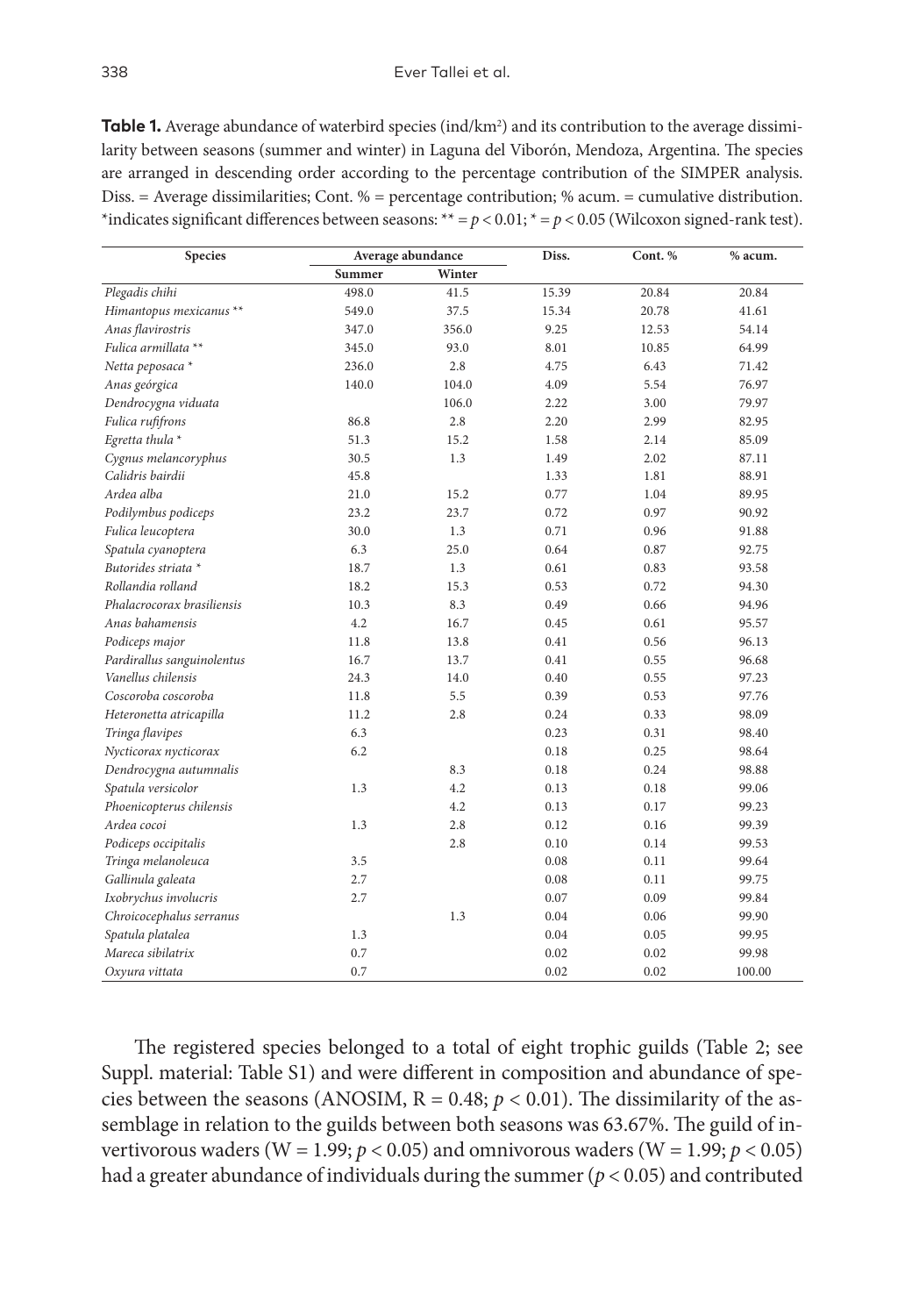

**Figure 1.** Ordination diagram using a non-metric multidimensional scaling (NMDS) of the waterbird assemblages in two seasons (summer and winter), in Laguna del Viborón, Mendoza, Argentina. Waterbirds: anabah = *Anas bahamensis*, anafla = *Anas flavirostris*, ardalb = *Ardea alba*, ardcoc = *Ardea cocoi*, calbai = *Calidris bairdii*, chrser = *Chroicocephalus serranus*, coscos = *Coscoroba coscoroba*, denaut = *Dendrocygna autumnalis*, denvid = *Dendrocygna viduata*, egrthu = *Egretta thula*, fularm = *Fulica armillata*, fulleu = *Fulica leucoptera*, fulruf = *Fulica rufifrons*, galgal = *Gallinula galeata*, hetatr = *Heteronetta atricapilla*, himmex = *Himantopus mexicanus*, ixoinv = *Ixobrychus involucris*, netpep = *Netta peposaca*, nycnyc = *Nycticorax nycticorax*, oxyvit = *Oxyura vittata*, parsan = *Pardirallus sanguinolentus*, phabra = *Phalacrocorax brasiliensis*, phochi = *Phoenicopterus chilensis*, plechi = *Plegadis chihi*, podmaj = *Podiceps major*, podocc = *Podiceps occipitalis*, podpod = *Podilymbus podiceps*, rolrol = *Rollandia rolland*, spacya = *Spatula cyanoptera*, trifla = *Tringa flavipes*, trimel = *Tringa melanoleuca*, vanchi = *Vanellus chilensis*.

**Table 2.** Abundance (mean  $\pm$  standard error) and species richness (S) of waterbirds during two seasons (summer and winter), based on the guilds according to their foraging behaviour and diet, in Laguna del Viborón, Mendoza, Argentina. The guilds are arranged in descending order according to the percentage contribution of the SIMPER analysis. Diss. = Average dissimilarities; Cont. % = percentage contribution; % acum. = cumulative distribution. \*indicates significant differences between seasons (Wilcoxon signed-rank test; *p* < 0.05).

| Guilds                     | Summer              |                                  |      | Winter |        |                     |                                  |      |   |        |      |                 |       |
|----------------------------|---------------------|----------------------------------|------|--------|--------|---------------------|----------------------------------|------|---|--------|------|-----------------|-------|
|                            | ind/km <sup>2</sup> |                                  | S(%) |        |        | ind/km <sup>2</sup> |                                  | S(%) |   | Diss.  |      | Cont. % % acum. |       |
| Invertivorous wader *      | 187.9               | $^{+}$                           | 46.2 | 6      | (18.2) | 15.5                | $^{+}$                           | 6.1  | 3 | (10.3) | 35.8 | 53.0            | 53.0  |
| Surface-feeding herbivores | 100.8               | $^{+}$                           | 34.6 | 10     | (30.3) | 58.3                | $\begin{array}{c} + \end{array}$ | 19.8 | 9 | (31.0) | 15.5 | 23.0            | 76.0  |
| Surface-feeding omnivores  | 35.1                | $^{+}$                           | 30.0 | 5      | (15.2) | 20.8                | $\begin{array}{c} + \end{array}$ | 19.7 | 5 | (17.2) | 7.6  | 11.2            | 87.2  |
| Omnivorous wader *         | 16.9                | $\begin{array}{c} + \end{array}$ | 5.8  | 7      | (21.2) | 6.9                 | $^{+}$                           | 4.0  | 5 | (17.2) | 3.1  | 4.6             | 91.8  |
| Piscivorous diver          | 11.3                | $^{+}$                           | 2.8  | 3      | (9.1)  | 12.2                | $+$                              | 5.3  | 4 | (13.8) | 2.4  | 3.6             | 95.3  |
| Omnivorous diver           | 9.4                 | $^{+}$                           | 3.8  | 2      | (6.1)  | 7.6                 | $\begin{array}{c} + \end{array}$ | 3.3  | 1 | (3.4)  | 1.9  | 2.8             | 98.2  |
| Filter-feeding omnivores   |                     |                                  |      |        |        | 4.2                 | $^{+}$                           | 4.2  |   | (3.4)  | 0.9  | 1.4             | 99.5  |
| Omnivorous plunge-divers   |                     |                                  |      |        |        | 1.4                 | $^{+}$                           | 1.4  |   | (3.4)  | 0.3  | 0.5             | 100.0 |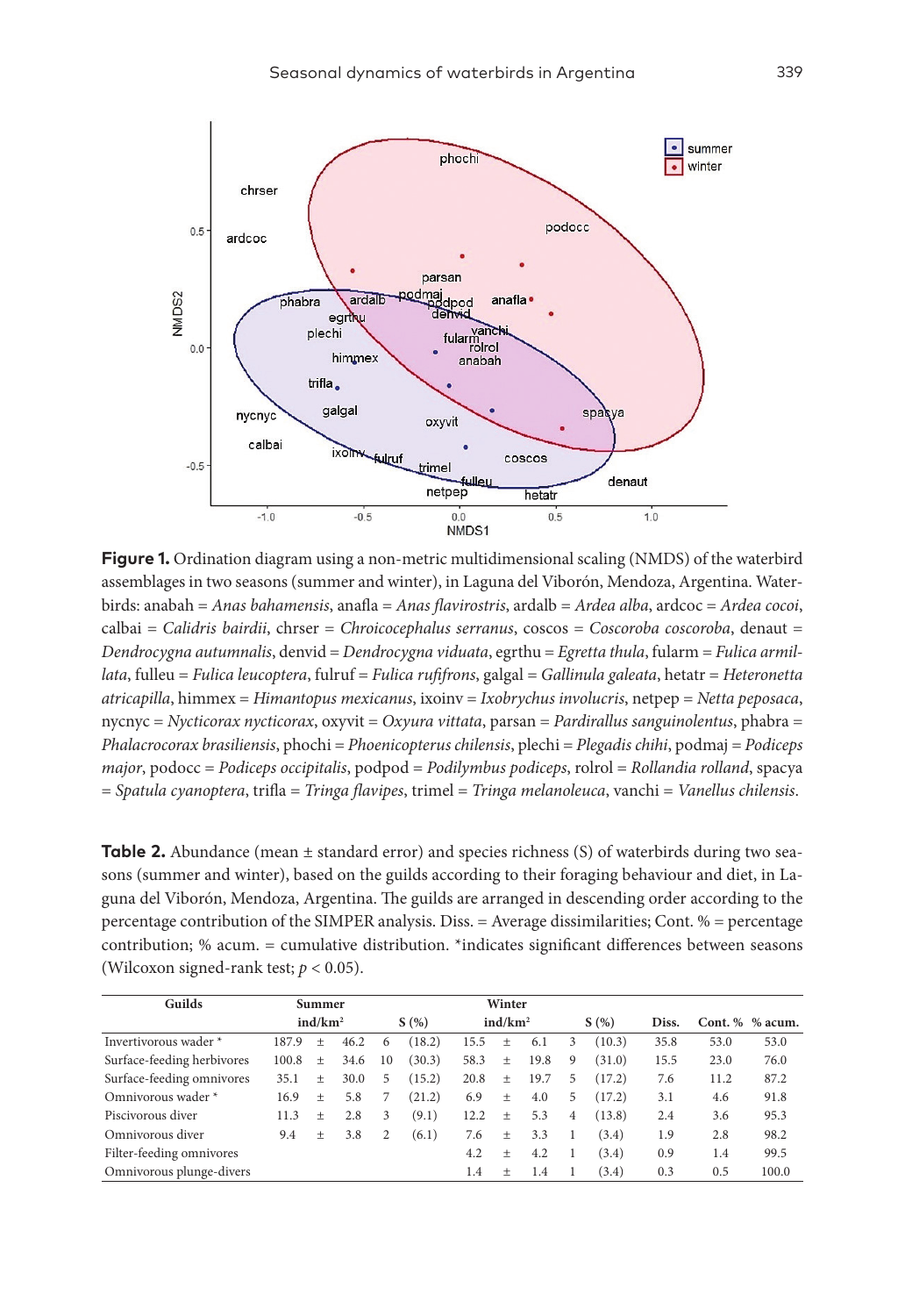

**Figure 2.** Estimated diversity profiles of the waterbird assemblages of Laguna del Viborón, Mendoza, Argentina, during two seasons (summer and winter).

together with the surface-feeding herbivores to the 87% dissimilarity of the total assemblage between seasons (Table 2). In both seasons, most of the species belonged to surface-feeding herbivores, omnivorous and invertivorous waders in summer and to omnivorous waders and surface-feeding omnivores in winter (Table 2).

The diversity profiles showed a significant difference between the seasons for all indices (ID) and the summer was the season with the greatest diversity (Fig. 2). For the summer, the diversity of zero order was  ${}^{\circ}D = 33 \pm 1.42$  (30.98–36.15, with 95% Confidence Intervals), the diversity of first order  $\mathrm{^{1}D} = 10.57 \pm 0.11$  (10.32–10.76) and the diversity of second order <sup>2</sup>D = 7.46  $\pm$  0.09 (7.31–7.64). For the winter, it was <sup>o</sup>D = 29  $\pm$  1.01 (27.77–30.76), <sup>1</sup>D = 9.90  $\pm$  0.23 (9.41–10.28) and <sup>2</sup>D = 5.42  $\pm$  0.16 (5.11–5.70).

### **Discussion**

Waterbirds assemblages in Laguna del Viborón showed seasonal variation in their structure. These changes are reflected both in the variation of individual abundance and in the species richness between summer and winter. These differences can be related mainly to seasonal variation in food resource availability, as well as seasonal movements patterns associated with migration and reproductive behaviour (Ronchi-Virgolini et al. 2013; Kopij and Paxton 2018). The seasonal variation in waterbirds' abundance has been documented in wetland located at high latitudes (Pedrana et al. 2018) and altitude (Caziani et al. 2001) in Argentina.

The increase in richness and abundance of certain guilds during the summer is related to the increase in food resources. Summer temperatures and the increased water flow favour the development of plant biomass in wetlands (Rivera et al. 2017). Thus, there is an increase in the supply and availability of food resources for birds, mainly of invertebrates, fish and plants (Minckley et al. 2013). Therefore, there are species which are favoured: herbivores, such as coots (*Fulica spp*.) and invertivorous and omnivorous waders, such as ibises and herons, respectively (Safran et al. 2000). Moreover, richness during the summer is also increased by the arrival of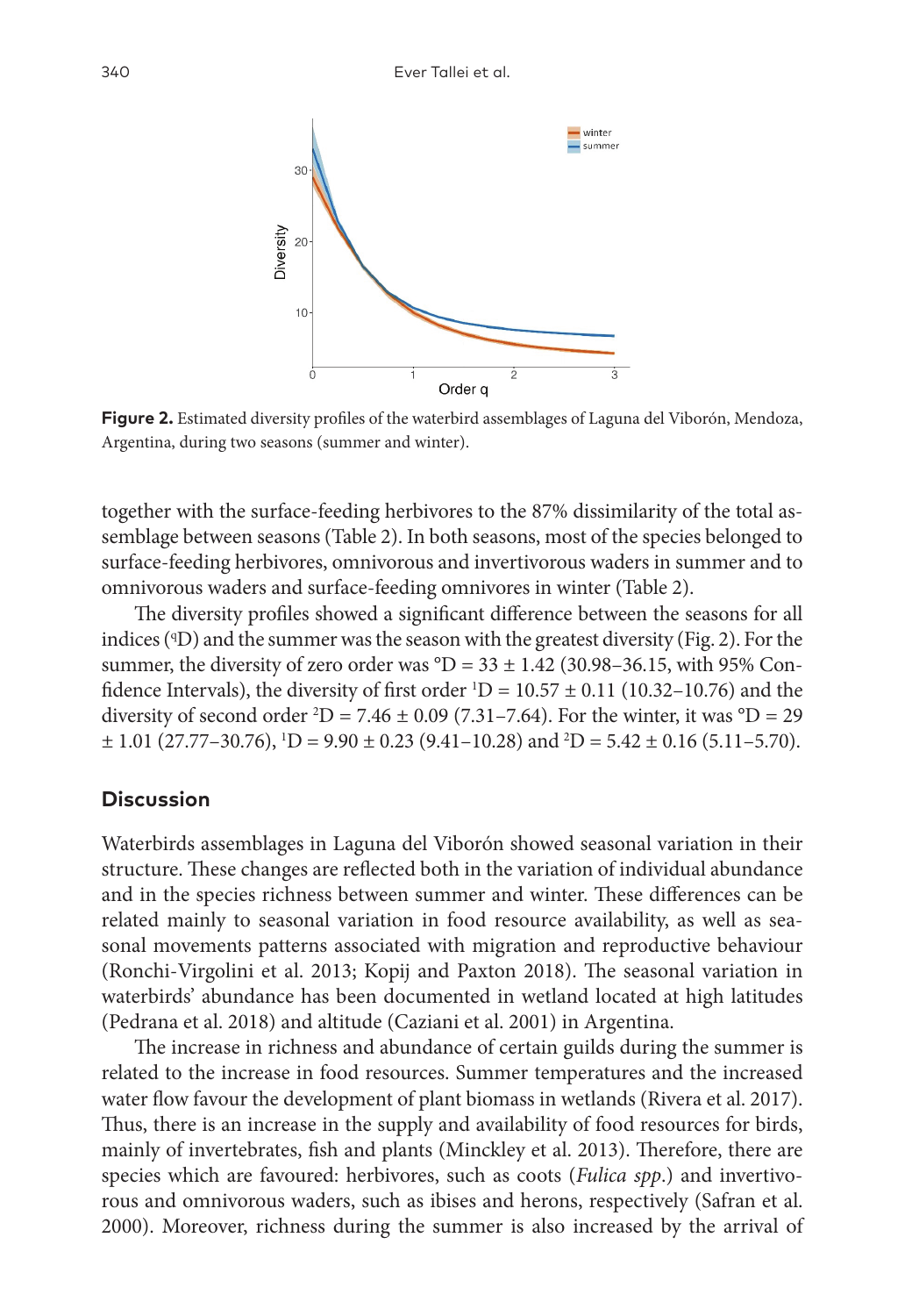invertivorous waders which migrate from the Nearctic (i.e. *Calidris bairdii* and *Tringa* spp.; Blanco et al. 2006). Moreover, the continental location of the wetland may explain the occurrence of certain species which make annual regional movements. This is due to the fact that, in the central Monte Desert, the latitudinal movements of southern (Patagonia) and northern bird populations converge in relation to seasonal changes (Chesser 1994; Jahn et al. 2020). In turn, this site is also a refuge for high Andean species, such as the Andean gull, which descend to lower altitude lands during unfavourable weather conditions in winter (e.g. snowfalls; Barcante et al. 2017).

In addition, the increase in the density of gregarious species is also due to the reproductive season. Inland wetlands in arid areas show a marked increase in the density of individuals during the reproductive season, in response to the hydrological cycle (Blendinger and Alvarez 2002; Alvarez et al. 2018). This is mainly due to the congregation of gregarious species in large flocks which usually concentrate in wetlands for breeding (Romano et al. 2005). Species such as *Netta peposaca* make seasonal migrations and increase significantly their abundance on the site during the summer (Antas 1994). The congregation of common species in large flocks (i.e. those with a large number of individuals compared to species of the same taxonomic group), such as ibises, coots and lapwings, may have a strong influence on the wetland dynamics. This is due to the fact that common bird species are key elements of the biomass, structure, functioning of the ecosystems and, therefore, the supply of ecosystem services (Sekercioglu 2006; Gaston et al. 2018). Although we did not carry out reproductive biology studies, we recorded nests and nestlings of *Fulica*  spp., which were very abundant species during the summer.

The wetland may represent a resting and roosting site for individuals foraging in agricultural areas. Ibises, lapwings, herons and shorebirds usually move during the day in search of foraging sites (Lorenzón et al. 2017). Part of the population of these species may use the wetland as a resting and roosting place and move during the day to irrigated crops, using agro-ecosystems for feeding (Czech and Parsons 2002). There are certain anatids (*Anas flavirostris* and *A. georgica*) which also have a greater breadth of trophic niche and plasticity to exploit resources in agricultural areas, such as irrigation canals (Fox et al. 2017). At this site, such types of behaviour may be facilitated because the wetland is within an agricultural matrix which probably provides a sustained food supply (Contreras and Fernández 1980; Prieto and Rojas 2012). Waterbird use of irrigated agricultural areas as feeding sites has increased as natural wetlands continue to decline worldwide (Kingsford and Thomas 2004; Bellio et al. 2009).

In summer, the increase in water volume has an influence on a landscape scale, producing an increase in flooded areas. Flooded areas provide new habitats for waterbirds (Kushlan 1986). Water level fluctuations influence habitat physical structure (e.g. vegetation zonation), food availability and accessibility and presence of resting and breeding sites (Clausen 2000; Maleki et al. 2016). Long periods of flooding increase prey production (e.g. fish and aquatic macro-invertebrates; Ruetz et al. 2005). Nevertheless, in the last decade, water level shows a negative trend resulting in severe droughts (Masiokas et al. 2019), which may affect the dynamics of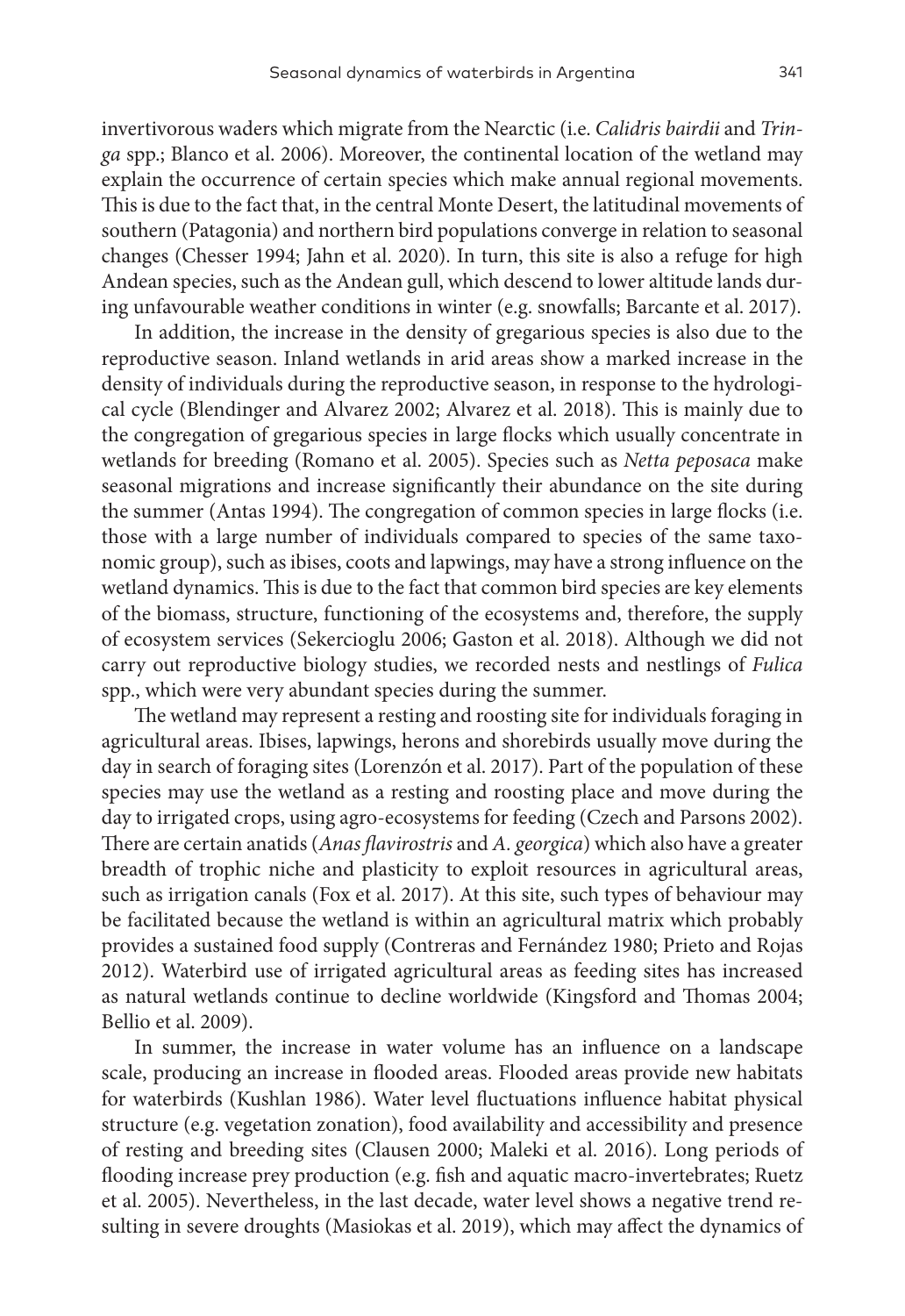the relict wetlands in the central Monte Desert (Benzaquen et al. 2017). The water deficit in wetlands of arid regions could cause negative cascading effects associated with widespread mortality of aquatic organisms (Ruetz et al. 2005), salinisation of soils (Rubio 2018) and eutrophication phenomena (Brinson and Malvárez 2002).

The decrease in the water level during winter favours certain species which forage in shallow waters (Dimalexis and Pyrovetsi 1997). Drought periods and water level fluctuations differentially affect bird species (Blendinger and Alvarez 2002; Vanausdall and Dinsmore 2019). Thus, during the winter, flamingos benefit from the decrease in the water level, since there are more foraging opportunities (Alvarez et al. 2018). Although this wetland is not the habitat preference of flamingos, it may constitute a resting place during their migratory movements (Caziani et al. 2007). Moreover, anatids of the genus *Dendrocygna* were recorded during the winter, species which occasionally visit the area (Martínez et al. 2009; Zanotti 2020). These birds usually forage in shallow wetlands and may arrive at the site due to migratory movements which deserve more consideration (Antas 1994).

The wetland is under the management by Cristobal Colón Fishing Club. It controls activities, such as illegal hunting and visitor access and they also divided the wetland into sectors, maintaining an area where people are not allowed to enter and this would be beneficial for birds (Cardoni et al. 2008). This could explain why this wetland has maintained its richness over time, since we register 10% more waterbird species than Contreras and Fernández (1980). Furthermore, the lack of identification of other species by records in the site (Contreras and Fernández 1980) can be limited to the sampling effort and also to the transformation of perilacustrine areas into cultivated lands (Rubio 2018). Human presence and habitat degradation affect the occupation of specialist species which have more habitat requirements, such as shorebirds (Blanco et al. 2006; Brandis et al. 2018). In addition, it has been found that the lack of management by the government regarding the conservation of wetlands led to the loss of waterbird diversity (Amano et al. 2018). Therefore, the current role of the social club may be positively significant in the conservation of waterbirds, given the lack of government policies for a sustainable management of the site.

## **Conclusions**

The seasons showed different waterbird assemblages, with greater diversity during the summer. Guild structure was also different between seasons. Invertivorous waders and omnivorous waders showed greater abundance of individuals during the summer and, together with surface-feeding herbivores, they were the guilds which contributed most to the dissimilarity of assemblages. The structural characteristics and the environmental heterogeneity of the site are reflected in the presence of species with different habitat requirements. This can be observed in the presence of birds which make use of deep-water wetlands (*Cygnus melancoryphus*), shorelines (shorebirds), environments with dense vegetation (rails) and birds with specialist foraging behaviour (*Phoenicopterus chilensis*), amongst others.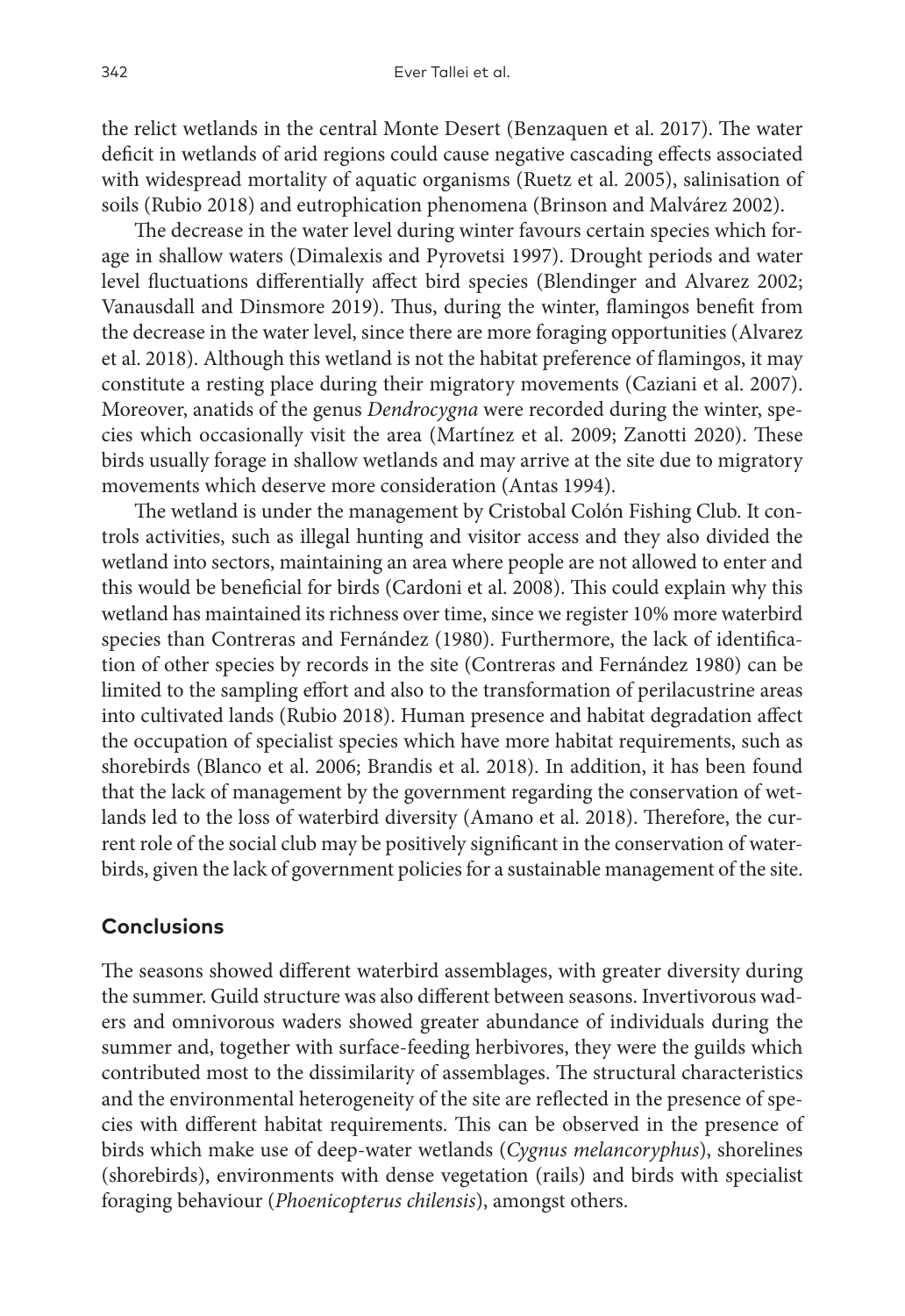The relict wetlands of the central Monte Desert, such as the Laguna del Viborón, still have a high diversity of species in relation to its surface area. In addition to functioning as wildlife refuges, they act as biological corridors to high-productivity wetlands which have large waterbird populations. Nevertheless, the wetlands which concentrate a large part of the populations of certain bird species (Alvarez et al. 2018) are sometimes affected by intense disturbances (e.g. pollution, drainage and drought; Abrahan 2019); therefore, the wetlands with smaller surface area, such as Laguna del Viborón, become relevant, functioning as a network of alternative emergency refuges. Due to the fact that the central Monte Desert in Argentina has lost almost the entire surface area of wetlands, relict wetlands should be a conservation priority for government agencies. To ensure the conservation of the waterbirds of Laguna del Viborón, integrated management plans should be implemented with an approach based on multiple spatial scales and temporal variability, allowing the protection of both the water resource and the different types of habitats for birds.

## **Acknowledgements**

We wish to thank field assistants who contributed with fieldwork (Maravilla M, Galera A, Carribero B, Sanchez R, Calderon M, Anzoategui Y, Precioso P and Guevara B) and the Cristobal Colón Fishing Club for granting the permits to conduct the study. This work was supported by Grupo Águila Coronada (Mendoza, Argentina). ET, AB and AS are post-doctoral fellows at CONICET.

### **References**

- Abrahan VA (2019) Fluctuación espacio-temporal del complejo de Lagunas de Guanacache, Divisadero y Bebedero durante 1987–2018. Boletín de Estudios Geográficos 112: 161–180. <http://revistas.uncu.edu.ar/ojs3/index.php/beg/article/view/3396>
- Alvarez LM, Meglioli PA, Rivera JA, Bianchi LO, Martín S, Sosa HJ (2018) Efectos de la variación hidrológica sobre la dinámica poblacional del flamenco austral (*Phoenicopterus chilensis*) en el Sitio Ramsar Laguna de Llancanelo, Mendoza, Argentina. Ornitologia Neotropical 29: 275–280.<https://journals.sfu.ca/ornneo/index.php/ornneo/article/view/328>
- Amano T, Székely T, Sandel B, Blanco D, Soykan CU, Sutherland WJ (2018) Successful conservation of global waterbird populations depends on effective governance. Nature 553(7687): 199–202.<https://doi.org/10.1038/nature25139>
- Andrade R, Bateman HL, Franklin J, Allen D (2018) Waterbird community composition, abundance, and diversity along an urban gradient. Landscape and Urban Planning 170: 103–111. <https://doi.org/10.1016/j.landurbplan.2017.11.003>
- Antas PTZ (1994) Migration and other movements among the lower Paraná River valley wetlands, Argentina, and the south Brazil/Pantanal wetlands. Bird Conservation International 4(2–3): 181–190.<https://doi.org/10.1017/S0959270900002768>
- Asselen S van, Verburg PH, Vermaat JE, Janse JH (2013) Drivers of wetland conversion: A global meta-analysis. PLoS ONE 8(11): e81292.<https://doi.org/10.1371/journal.pone.0081292>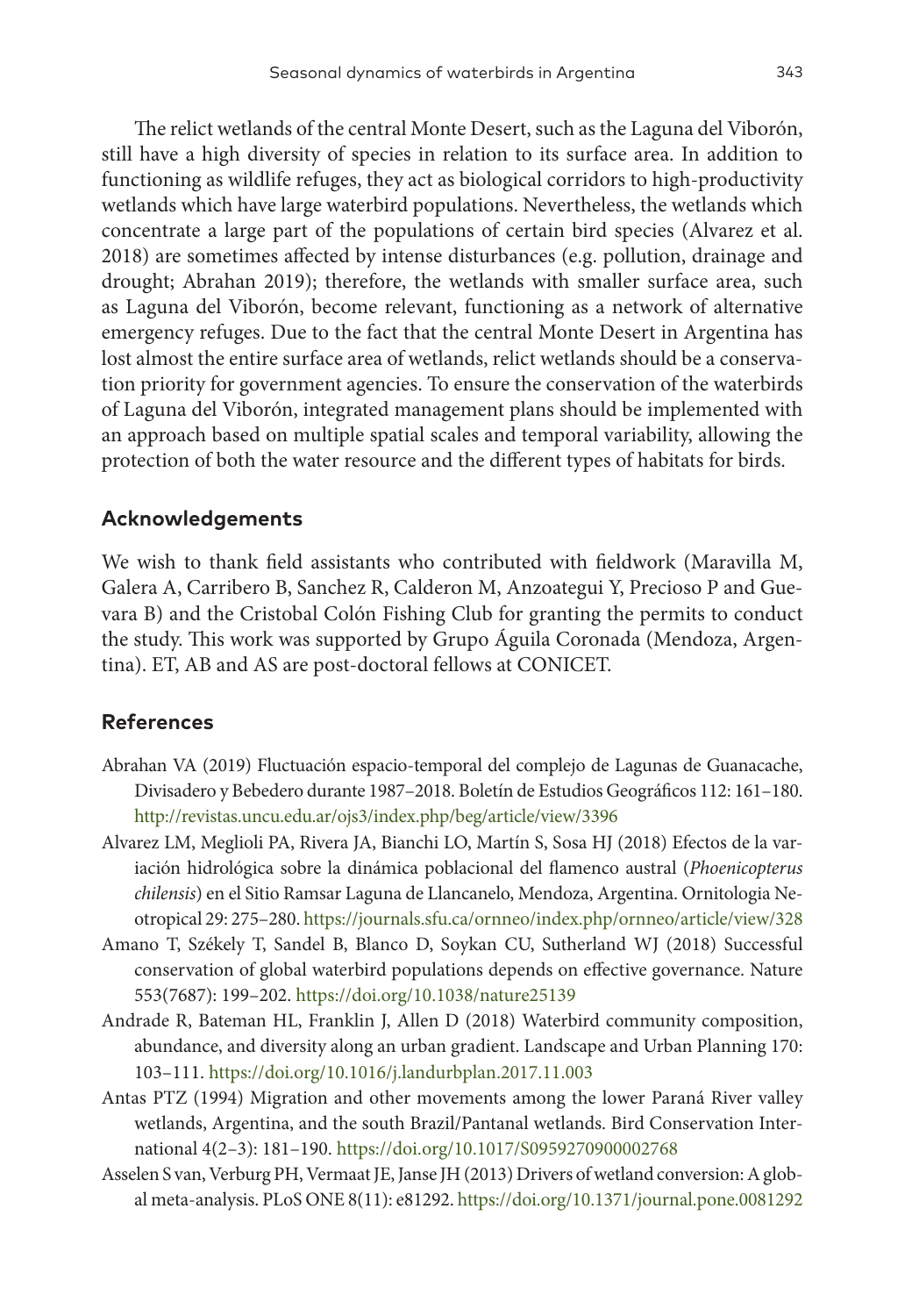- Baigún CR, Puig A, Minotti PG, Kandus P, Quintana R, Vicari R, Bo R, Oldani NO, Nestler JA (2008) Resource use in the Parana River Delta (Argentina): Moving away from an ecohydrological approach? Ecohydrology & Hydrobiology 8(2–4): 245–262. [https://doi.](https://doi.org/10.2478/v10104-009-0019-7) [org/10.2478/v10104-009-0019-7](https://doi.org/10.2478/v10104-009-0019-7)
- Barcante LM, Vale M, Alves SMA (2017) Altitudinal migration by birds: A review of the literature and a comprehensive list of species. Journal of Field Ornithology 88(4): 321–335. <https://doi.org/10.1111/jofo.12234>
- Bellio MG, Kingsford RT, Kotagama SW (2009) Natural versus artificial-wetlands and their waterbirds in Sri Lanka. Biological Conservation 142(12): 3076–3085. [https://doi.](https://doi.org/10.1016/j.biocon.2009.08.007) [org/10.1016/j.biocon.2009.08.007](https://doi.org/10.1016/j.biocon.2009.08.007)
- Benzaquen L, Blanco DE, Bo R, Kandus P, Lingua G, Minotti P, Quintana R (2017) Regiones de Humedales de la Argentina. Ministerio de Ambiente y Desarrollo Sustentable, Fundación Humedales/Wetlands International, Universidad Nacional de San Martín y Universidad de Buenos Aires. [https://www.argentina.gob.ar/sites/default/files/regiones\\_](https://www.argentina.gob.ar/sites/default/files/regiones_de_humedales_de_argentina_final.pdf) [de\\_humedales\\_de\\_argentina\\_final.pdf](https://www.argentina.gob.ar/sites/default/files/regiones_de_humedales_de_argentina_final.pdf)
- Bezabih B, Mosissa T (2017) Review on distribution, importance, threats and consequences of wetland degradation in Ethiopia. International Journal of Water Resources and Environmental Engineering 9(3): 64–71. <https://doi.org/10.5897/IJWREE2016.0697>
- Bibby CJ, Burgess ND, Hill DA, Mustoe S (2000) Bird Census Techniques. Elsevier, Academic Press, 278 pp.
- Blanco DE, Yorio P, Petracci PF, Pugnali G (2006) Distribution and abundance of non-breeding shorebirds along the coasts of the Buenos Aires Province, Argentina. Waterbirds 29(3): 381–390. [https://doi.org/10.1675/1524-4695\(2006\)29\[381:DAAONS\]2.0.CO;2](https://doi.org/10.1675/1524-4695(2006)29%5B381:DAAONS%5D2.0.CO;2)
- Blendinger PG, Alvarez ME (2002) Bird assemblages from Carilauquen Marshes (Llancanelo Lagoon, Mendoza, Argentina): considerations for their conservation. El Hornero 017(02): 071–083. [https://bibliotecadigital.exactas.uba.ar/download/hornero/hornero\\_](https://bibliotecadigital.exactas.uba.ar/download/hornero/hornero_v017_n02_p071.pdf) [v017\\_n02\\_p071.pdf](https://bibliotecadigital.exactas.uba.ar/download/hornero/hornero_v017_n02_p071.pdf)
- Bolpagni R, Piotti A (2016) The importance of being natural in a human-altered riverscape: Role of wetland type in supporting habitat heterogeneity and the functional diversity of vegetation. Aquatic Conservation 26(6): 1168–1183.<https://doi.org/10.1002/aqc.2604>
- Brandis KJ, Bino G, Spencer JA, Ramp D, Kingsford RT (2018) Decline in colonial waterbird breeding highlights loss of Ramsar wetland function. Biological Conservation 225: 22–30.<https://doi.org/10.1016/j.biocon.2018.06.022>
- Brinson MM, Malvárez AI (2002) Temperate freshwater wetlands: Types, status, and threats. Environmental Conservation 29(2): 115–133.<https://doi.org/10.1017/S0376892902000085>
- Burkart R, Bárbaro N, Sánchez RO, Gómez DA (1999) Ecorregiones de la Argentina. Administración de Parques Nacionales y Secretaría de Recursos Naturales y Desarrollo Sustentable, 43 pp. [http://repositorio.ub.edu.ar/bitstream/handle/123456789/7567/Eco-](http://repositorio.ub.edu.ar/bitstream/handle/123456789/7567/Eco-Regiones_de_la_Argentina.pdf?sequence=1)[Regiones\\_de\\_la\\_Argentina.pdf?sequence=1](http://repositorio.ub.edu.ar/bitstream/handle/123456789/7567/Eco-Regiones_de_la_Argentina.pdf?sequence=1)
- Canterbury GE, Martin TE, Petit DR, Petit LJ, Bradford DF (2000) Bird communities and habitat as ecological indicators of forest condition in regional monitoring. Conservation Biology 14(2): 544–558. <https://doi.org/10.1046/j.1523-1739.2000.98235.x>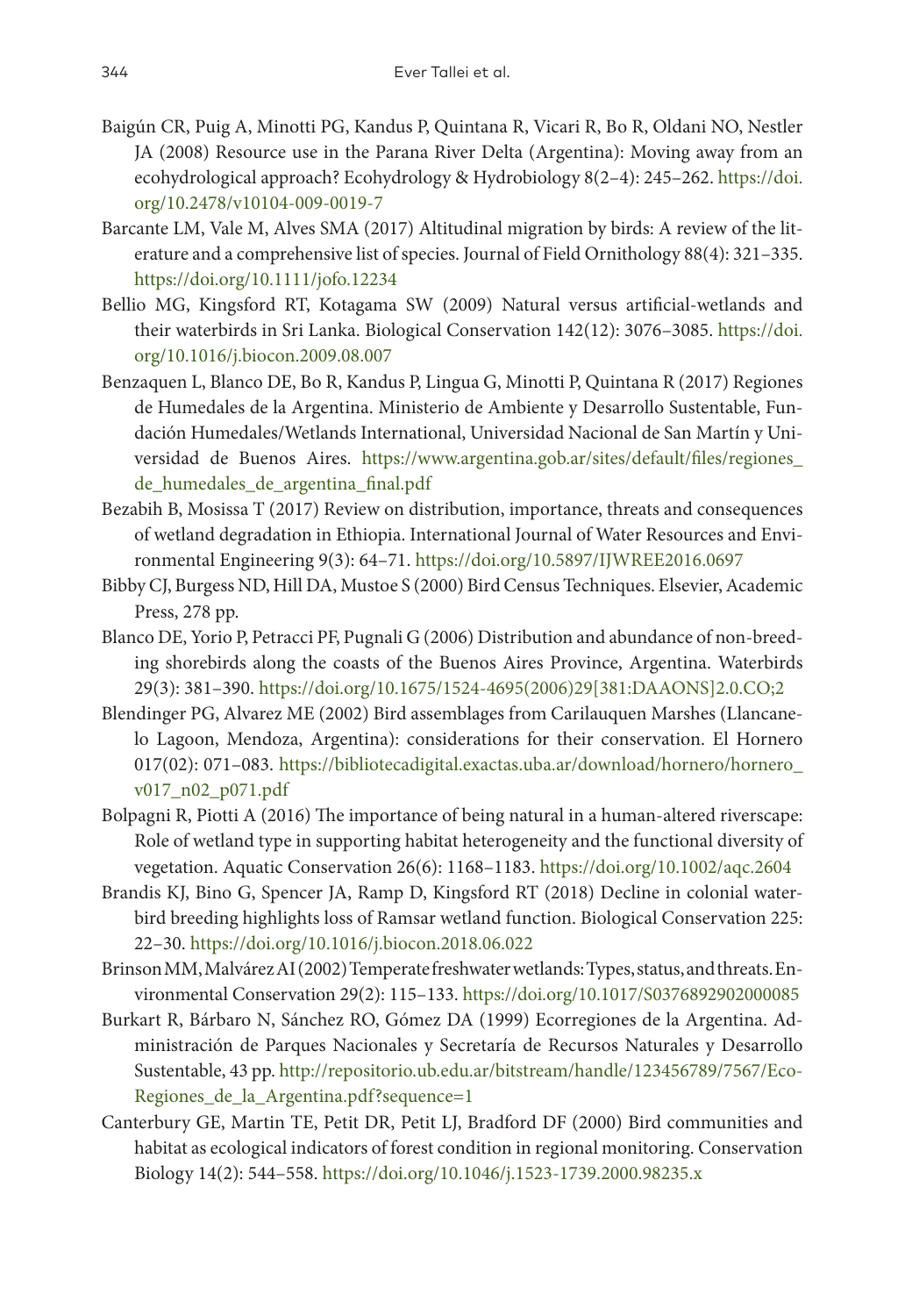- Cardoni DA, Favero M, Isacch JP (2008) Recreational activities affecting the habitat use by birds in Pampa's wetlands, Argentina: Implications for waterbird conservation. Biological Conservation 141(3): 797–806. <https://doi.org/10.1016/j.biocon.2007.12.024>
- Caro TM, O'Doherty G (1999) On the use of surrogate species in conservation biology. Conservation Biology 13(4): 805–814.<https://doi.org/10.1046/j.1523-1739.1999.98338.x>
- Castañeda C, Herrero J, Casterad MA (2005) Landsat monitoring of playa-lakes in the Spanish Monegros desert. Journal of Arid Environments 63(2): 497–516. [https://doi.](https://doi.org/10.1016/j.jaridenv.2005.03.021) [org/10.1016/j.jaridenv.2005.03.021](https://doi.org/10.1016/j.jaridenv.2005.03.021)
- Caziani SM, Derlindati EJ, Tálamo A, Sureda AL, Trucco CE, Nicolossi G, Talamo A (2001) Waterbird richness in altiplano wetlands of northwestern Argentina. Waterbirds 24(1): 103–117. <https://doi.org/10.2307/1522249>
- Caziani SM, Rocha Olivio O, Rodríguez Ramírez E, Romano M, Derlindati EJ, Talamo A, Ricalde D, Quiroga C, Contreras JP, Valqui M, Sosa H (2007) Seasonal distribution, abundance, and nesting of Puna, Andean, and Chilean Flamingos. The Condor 109(2): 276–287. <https://doi.org/10.1093/condor/109.2.276>
- Chao A, Jost L (2015) Estimating diversity and entropy profiles via discovery rates of new species. Methods in Ecology and Evolution 6(8): 873–882. [https://doi.org/10.1111/2041-](https://doi.org/10.1111/2041-210X.12349) [210X.12349](https://doi.org/10.1111/2041-210X.12349)
- Chesser RT (1994) Migration in South America: An overview of the austral system. Bird Conservation International 4(2–3): 91–107.<https://doi.org/10.1017/S0959270900002690>
- Clarke KR (1993) Non‐parametric multivariate analyses of changes in community structure. Australian Journal of Ecology 18(1): 117–143. [https://doi.org/10.1111/j.1442-9993.1993.](https://doi.org/10.1111/j.1442-9993.1993.tb00438.x) [tb00438.x](https://doi.org/10.1111/j.1442-9993.1993.tb00438.x)
- Clausen P (2000) Modelling water level influence on habitat choice and food availability for Zostera feeding Brent Geese Branta bernicla in non-tidal areas. Wildlife Biology 6(4): 75–87.<https://doi.org/10.2981/wlb.2000.003>
- Contreras JR, Fernández A (1980) Ecología de la avifauna de la laguna el Viborón, departamento Maipú, provincia de Mendoza. Revista del Museo de Historia Natural de San Rafael (1): 3–14.
- Costanza R, d'Arge R, de Groot R, Farber S, Grasso M, Hannon B, Limburg K, Naeem S, O'Neill RV, Paruelo J, Raskin RG, Sutton P, van den Belt M (1997) The value of the world's ecosystem services and natural capital. Nature 387(6630): 253–260. [https://doi.](https://doi.org/10.1038/387253a0) [org/10.1038/387253a0](https://doi.org/10.1038/387253a0)
- Czech HA, Parsons KC (2002) Agricultural wetlands and waterbirds: A review. Waterbirds 25(2): 56–65.<https://www.jstor.org/stable/1522452>
- de Arruda Almeida B, Sebastián‐González E, dos Anjos L, Green AJ, Botella F (2019) A functional perspective for breeding and wintering waterbird communities: Temporal trends in species and trait diversity. Oikos 128(8): 1103–1115. [https://doi.org/10.1111/](https://doi.org/10.1111/oik.05903) [oik.05903](https://doi.org/10.1111/oik.05903)
- Dimalexis A, Pyrovetsi M (1997) Effect of water level fluctuations on wading bird foraging habitat use at an irrigation reservoir, Lake Kerkini, Greece. Colonial Waterbirds 20(2): 244–252. <https://doi.org/10.2307/1521690>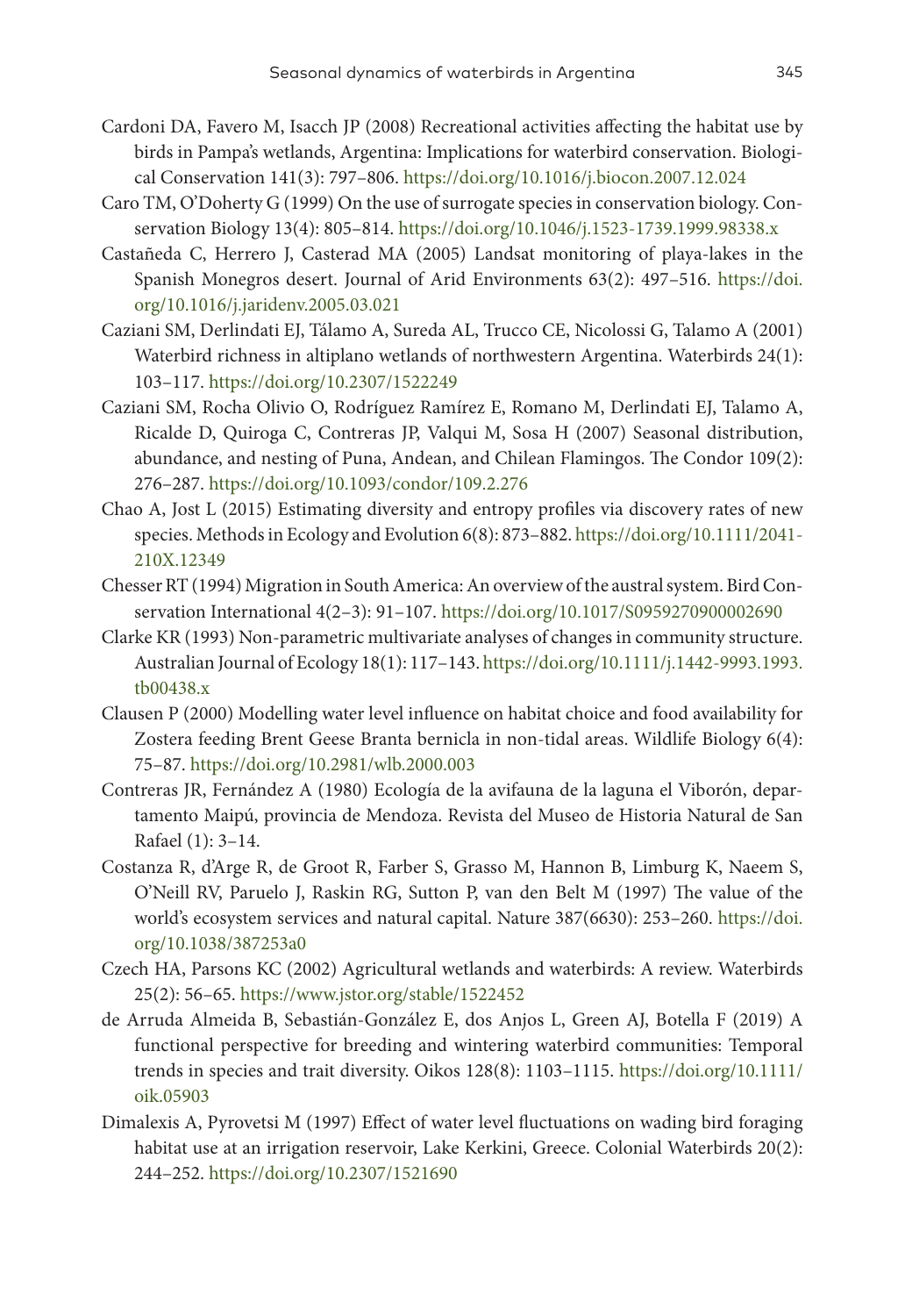- Echevarria A, Marano C, Cocimano M, Fanjul M, Cormenzana Méndez A (2014) Composición y variación de la comunidad de aves del embalse El Tunal, Salta, Argentina. Acta Zoológica Lilloana 58(1): 80–93. [http://www.lillo.org.ar/journals/index.php/acta](http://www.lillo.org.ar/journals/index.php/acta-zoologica-lilloana/article/view/172)[zoologica-lilloana/article/view/172](http://www.lillo.org.ar/journals/index.php/acta-zoologica-lilloana/article/view/172)
- Fox AD, Elmberg J, Tombre IM, Hessel R (2017) Agriculture and herbivorous waterfowl: A review of the scientific basis for improved management. Biological Reviews of the Cambridge Philosophical Society 92(2): 854–877. <https://doi.org/10.1111/brv.12258>
- Gaston KJ, Cox DT, Canavelli SB, García D, Hughes B, Maas B, Martínez D, Ogada D, Inger R (2018) Population abundance and ecosystem service provision: The case of birds. Bioscience 68(4): 264–272. <https://doi.org/10.1093/biosci/biy005>
- Hagen M, Kissling WD, Rasmussen C, De Aguiar MAM, Brown LE, Carstensen DW, Alves-Dos-Santos I, Dupont YL, Edwards FK, Genini J, Guimarães Jr PR, Jenkins GB, Jordano P, Kaiser-Bunbury CN, Ledger ME, Maia KP, Marquitti FMD, Mclaughlin O, Morellato LPC, O'Gorman EJ, Trøjelsgaard K, Tylianakis JM, Vidal MM, Woodward G, Olesen JM (2012) Biodiversity, Species Interactions and Ecological Networks in a Fragmented World. Advances in Ecological Research 46: 89–210.<https://doi.org/10.1016/B978-0-12-396992-7.00002-2>
- Ikin K, Yong DL, Lindenmayer DB (2016) Effectiveness of woodland birds as taxonomic surrogates in conservation planning for biodiversity on farms. Biological Conservation 204: 411–416. <https://doi.org/10.1016/j.biocon.2016.11.010>
- IUCN (2020) The IUCN Red List of Threatened Species. Version 2020-2. [https://www.iuc](https://www.iucnredlist.org)[nredlist.org](https://www.iucnredlist.org)
- Jahn AE, Cueto VR, Fontana CS, Guaraldo AC, Levey DJ, Marra PP, Ryder TB (2020) Bird migration within the Neotropics. The Auk 137(4): ukaa033. [https://doi.org/10.1093/](https://doi.org/10.1093/auk/ukaa033) [auk/ukaa033](https://doi.org/10.1093/auk/ukaa033)
- Kingsford RT, Thomas RF (2004) Destruction of wetlands and waterbird populations by dams and irrigation on the Murrumbidgee River in arid Australia. Environmental Management 34(3): 383–396.<https://doi.org/10.1007/s00267-004-0250-3>
- Kingsford RT, Bino G, Porter JL (2017) Continental impacts of water development on waterbirds, contrasting two Australian river basins: Global implications for sustainable water use. Global Change Biology 23(11): 4958–4969. <https://doi.org/10.1111/gcb.13743>
- Kopij G, Paxton M (2018) Seasonal Changes in the Diversity and Numbers of Waterbirds in a Tropical River in Southern Africa. Polish Journal of Ecology 66(3): 257–269. [https://](https://doi.org/10.3161/15052249PJE2018.66.3.006) [doi.org/10.3161/15052249PJE2018.66.3.006](https://doi.org/10.3161/15052249PJE2018.66.3.006)
- Kushlan J (1986) Responses of wading birds to seasonally fluctuating water levels: Strategies and their limits. Colonial Waterbirds 9(2): 155–162. <https://doi.org/10.2307/1521208>
- López de Casenave J, Filipello AM (1995) Las aves acuáticas de la Reserva Costanera Sur: cambios estacionales en la composición específica y en la abundancia de poblaciones y gremios. El Hornero 14(01–02): 009–014. [https://bibliotecadigital.exactas.uba.ar/](https://bibliotecadigital.exactas.uba.ar/download/hornero/hornero_v014_n01y02_p009.pdf) [download/hornero/hornero\\_v014\\_n01y02\\_p009.pdf](https://bibliotecadigital.exactas.uba.ar/download/hornero/hornero_v014_n01y02_p009.pdf)
- Lorenzón RE, Beltzer AH, Peltzer PM, Olguin PF, Leon EJ, Sovrano L, Ronchi‐Virgolini AL (2017) Habitat‐mediated influence of water‐level fluctuations on waterbird occurrence in floodplain wetlands of the Parana River, Argentina. River Research and Applications 33(9): 1494–1505.<https://doi.org/10.1002/rra.3199>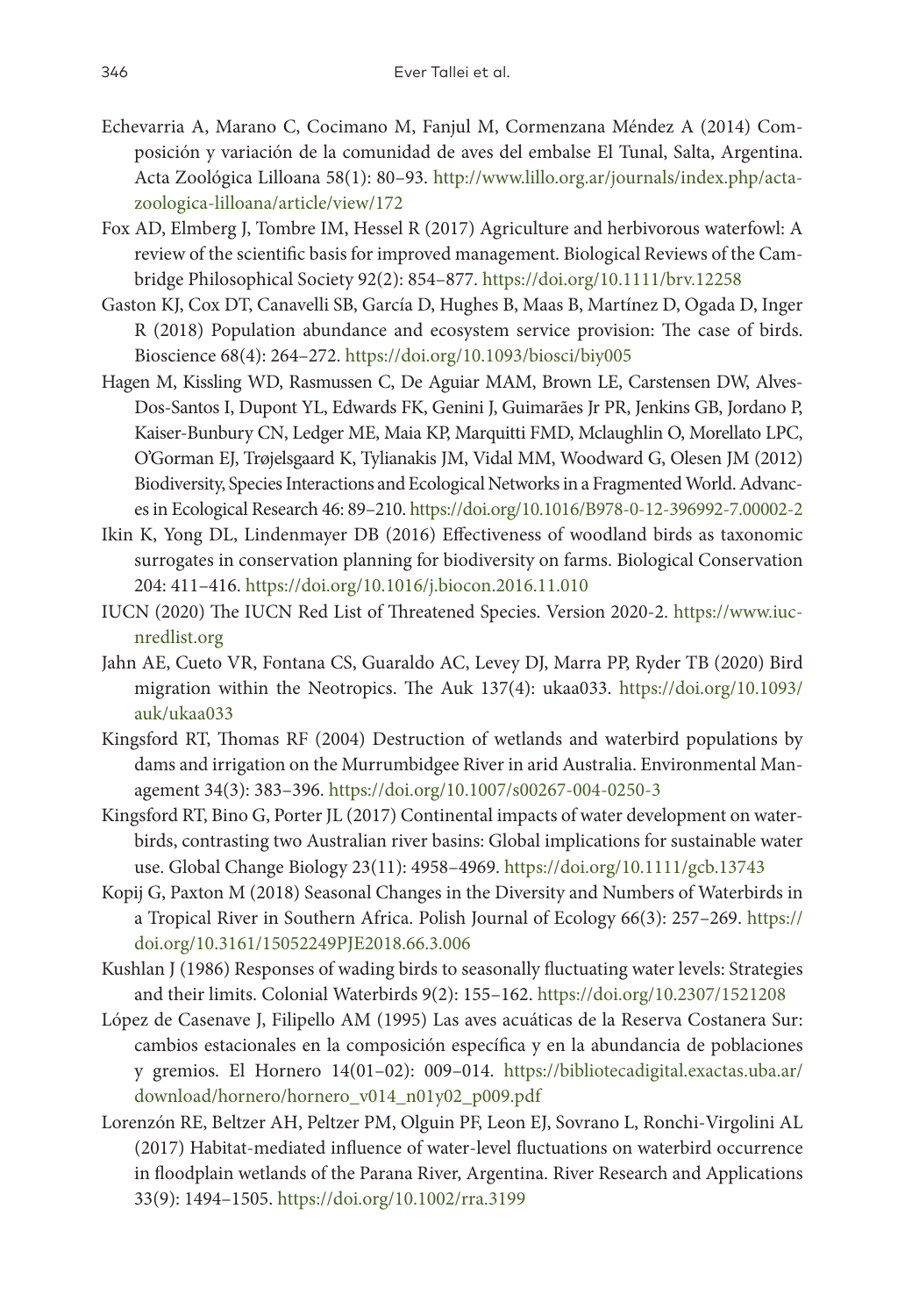- Ma Z, Cai Y, Li B, Chen J (2010) Managing wetland habitats for waterbirds: An international perspective. Wetlands 30(1): 15–27. <https://doi.org/10.1007/s13157-009-0001-6>
- Maleki S, Soffianian AR, Koupaei SS, Saatchi S, Pourmanafi S, Sheikholeslam F (2016) Habitat mapping as a tool for water birds conservation planning in an arid zone wetland: The case study Hamun wetland. Ecological Engineering 95: 594–603. [https://doi.](https://doi.org/10.1016/j.ecoleng.2016.06.115) [org/10.1016/j.ecoleng.2016.06.115](https://doi.org/10.1016/j.ecoleng.2016.06.115)
- Marateo G, Arturi M (2013) Dinámica estacional y variación local de gremios tróficos de aves de una selva en galería y un palmar subtropical de sudamérica. Ornitologia Neotropical 24: 213–223.
- Martínez F, Lucero F, Calí R, Valdéz D, Ferrer D, Chébez JC (2009) Registros novedosos de aves para las provincias de Mendoza y San Juan. Nótulas Faunísticas (segunda serie) 35: 1–9.<https://www.fundacionazara.org.ar/img/notulas-faunisticas/articulos/notula-35.pdf>
- Masiokas MH, Cara L, Villalba R, Pitte P, Luckman BH, Toum E, Christie DA, Le Quesne C, Mauget S (2019) Streamflow variations across the Andes (18°–55°S) during the instrumental era. Scientific Reports 9(1): e17879.<https://doi.org/10.1038/s41598-019-53981-x>
- MAyDS and AA [Ministerio de Ambiente y Desarrollo Sustentable y Aves Argentina] (2017) Categorización de las Aves de la Argentina (2015). Informe del Ministerio de Ambiente y Desarrollo Sustentable de la Nación y de Aves Argentinas, edición electrónica. C. A. Buenos Aires, 146 pp. [https://avesargentinas.org.ar/sites/default/files/Categorizacion](https://avesargentinas.org.ar/sites/default/files/Categorizacion-de-aves-de-la-Argentina.pdf)[de-aves-de-la-Argentina.pdf](https://avesargentinas.org.ar/sites/default/files/Categorizacion-de-aves-de-la-Argentina.pdf)
- Michel NL, Whelan CJ, Verutes GM (2020) Ecosystem services provided by Neotropical birds. Condor 122(3): duaa022.<https://doi.org/10.1093/condor/duaa022>
- Minckley TA, Turner DS, Weinstein SR (2013) The relevance of wetland conservation in arid regions: A re-examination of vanishing communities in the American Southwest. Journal of Arid Environments 88: 213–221. <https://doi.org/10.1016/j.jaridenv.2012.09.001>
- Moreno CE, Calderón-Patrón JM, Arroyo-Rodríguez V, Barragán F, Escobar F, Gómez-Ortiz Y, Martín-Regalado N, Martínez-Falcón AP, Martínez-Morales MA, Mendoza E, Ortega-Martínez IJ, Pérez-Hernández CX, Pineda E, Pineda-López R, Lucero Rios-Díaz C, Rodríguez P, Rosas F, Schondube JE, Zuria I (2017) Measuring biodiversity in the Anthropocene: A simple guide to helpful methods. Biodiversity and Conservation 26(12): 2993–2998.<https://doi.org/10.1007/s10531-017-1401-1>
- Moreno CE, Calderón‐Patrón JM, Martín‐Regalado N, Martínez‐Falcón AP, Ortega‐Martínez IJ, Rios‐Díaz CL, Rosas F (2018) Measuring species diversity in the tropics: A review of methodological approaches and framework for future studies. Biotropica 50(6): 929–941. <https://doi.org/10.1111/btp.12607>
- Naiman RJ, Decamps H, Pollock M (1993) The role of riparian corridors in maintaining regional biodiversity. Ecological Applications 3(2): 209–212. <https://doi.org/10.2307/1941822>
- Narosky T, Yzurieta D (2003) Guía para la identificación de las aves de Argentina y Uruguay. Asociación Ornitológica del Plata, 340 pp.
- Pedrana J, Pütz K, Bernad L, Pon JPS, Gorosabel A, Muñoz SD, Isacch JP, Matus R, Blank O, Luthi B, Lunardelli M, Rojas P (2018) Migration routes and stopover sites of Upland Geese *Chloephaga picta* in South America. Avian Biology Research 11(2): 89–99. <https://doi.org/10.3184/175815618X15179180488510>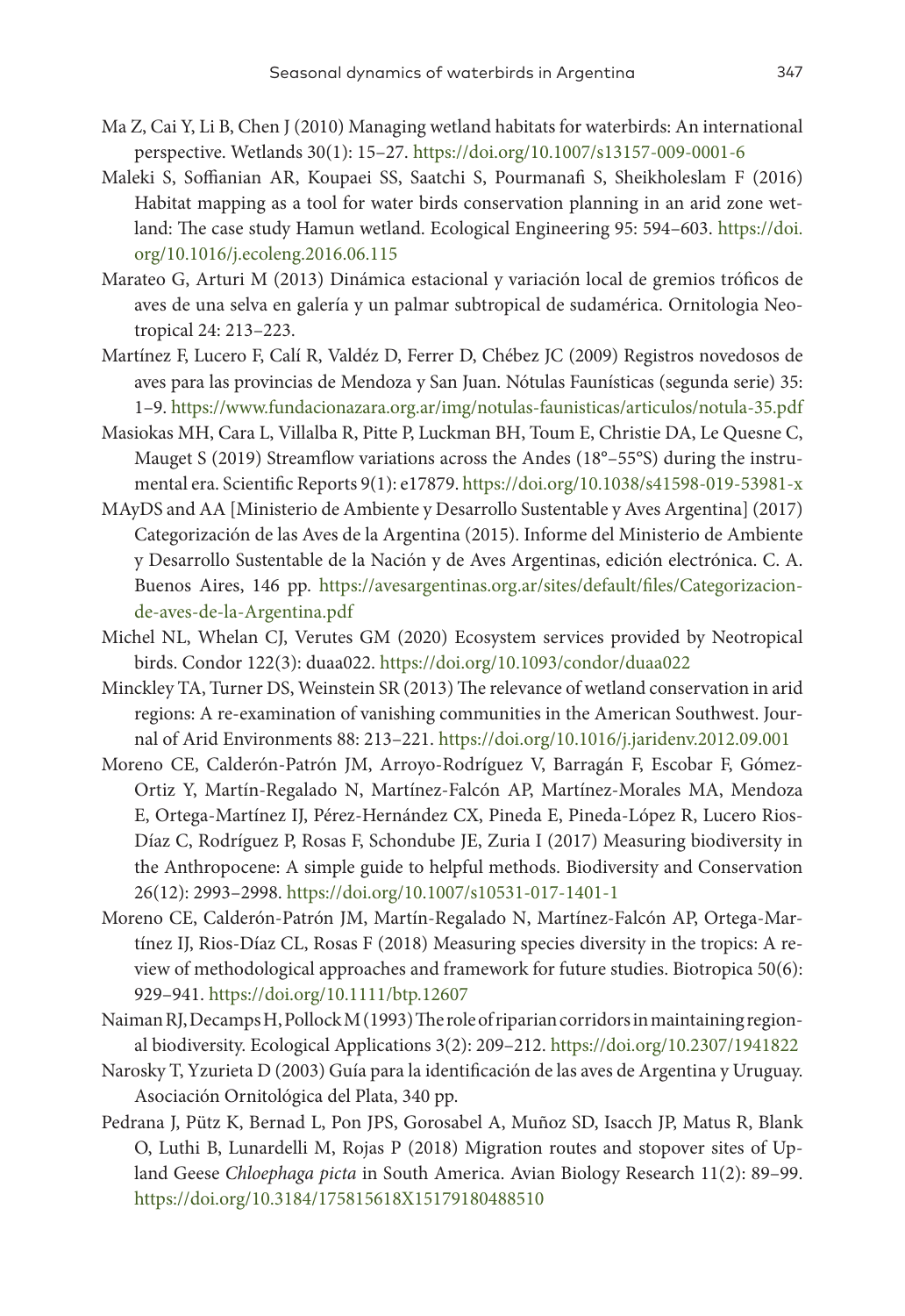- Prieto M, Rojas F (2012) Documentary evidence for changing climatic and anthropogenic influences on the Bermejo Wetland in Mendoza, Argentina, during the  $16<sup>th</sup>-20<sup>th</sup>$  century. Climate of the Past Discussions 7(4): 3775–3794. [https://doi.org/10.5194/cpd-7-](https://doi.org/10.5194/cpd-7-3775-2011) [3775-2011](https://doi.org/10.5194/cpd-7-3775-2011)
- Prieto M, Abraham E, Dussel P (2008) Transformaciones de un ecosistema palustre. La Gran Ciénaga del Bermejo, Mendoza, SIGLOS XVIII Y XIX. Multequina (Mendoza) 17: 147–164.
- R Development Core Team (2020) R: A Language and Environment for Statistical Computing. R Foundation for Statistical Computing, Vienna.<http://www.R-roject.org>
- Rayfield B, Moilanen A, Fortin MJ (2009) Incorporating consumer–resource spatial interactions in reserve design. Ecological Modelling 220(5): 725–733. [https://doi.org/10.1016/j.](https://doi.org/10.1016/j.ecolmodel.2008.11.016) [ecolmodel.2008.11.016](https://doi.org/10.1016/j.ecolmodel.2008.11.016)
- Remsen JV, Areta JI, Bonaccorso E, Claramunt S, Jaramillo A, Pacheco JF, Robbins MB, Stiles FG, Stotz DF, Zimmer KJ (2020) A classification of the bird species of South America. American Ornithological Society. [http://www.museum.lsu.edu/~Remsen/SACCBase](http://www.museum.lsu.edu/~Remsen/SACCBaseline.htm)[line.htm](http://www.museum.lsu.edu/~Remsen/SACCBaseline.htm) [version 4 November 2020]
- Rivera JA, Penalba OC, Villalba R, Araneo DC (2017) Spatio-temporal patterns of the 2010– 2015 extreme hydrological drought across the Central Andes, Argentina. Water (Basel) 9(9): e652. <https://doi.org/10.3390/w9090652>
- Romano M, Barberis I, Pagano F, Maidagan J (2005) Seasonal and interannual variation in waterbird abundance and species composition in the Melincué saline lake, Argentina. European Journal of Wildlife Research 51(1): 1–13.<https://doi.org/10.1007/s10344-005-0078-z>
- Ronchi-Virgolini AL, Lorenzón RE, Blake JG, Beltzer AH (2013) Temporal variation of bird assemblages in a wetland: Influence of spatial heterogeneity. Avian Biology Research 6(3): 198–206.<https://doi.org/10.3184/175815513X13739097841679>
- Rubenstein DR, Hobson KA (2004) From birds to butterflies: Animal movement patterns and stable isotopes. Trends in Ecology & Evolution 19(5): 256–263. [https://doi.](https://doi.org/10.1016/j.tree.2004.03.017) [org/10.1016/j.tree.2004.03.017](https://doi.org/10.1016/j.tree.2004.03.017)
- Rubio MC (2018) Servicios ecosistémicos de sistemas de humedales en tierra secas. Su abordaje para el ordenamiento territorial. PhD thesis, Universidad Nacional de Cuyo, Mendoza, 426 pp.
- Ruetz CR III, Trexler JC, Jordan F, Loftus WF, Perry SA (2005) Population dynamics of wetland fishes: Spatio-temporal patterns synchronized by hydrological disturbance? Journal of Animal Ecology 74(2): 322–332. <https://doi.org/10.1111/j.1365-2656.2005.00926.x>
- Sabo JL, Sponseller R, Dixon M, Gade K, Harms T, Heffernan J, Jani A, Katz G, Soykan C, Watts J, Welter J (2005) Riparian zones increase regional species richness by harboring different, not more, species. Ecology 86: 56–62.<https://doi.org/10.1890/04-0668>
- Safran RJ, Colwell MA, Isola CR, Taft OE (2000) Foraging site selection by nonbreeding Whitefaced Ibis. The Condor 102(1): 211–215. <https://doi.org/10.1093/condor/102.1.211>
- Sekercioglu CH (2006) Increasing awareness of avian ecological function. Trends in Ecology & Evolution 21(8): 464–471.<https://doi.org/10.1016/j.tree.2006.05.007>
- Serran JN, Creed IF, Ameli AA, Aldred DA (2018) Estimating rates of wetland loss using power-law functions. Wetlands 38(1): 109–120.<https://doi.org/10.1007/s13157-017-0960-y>